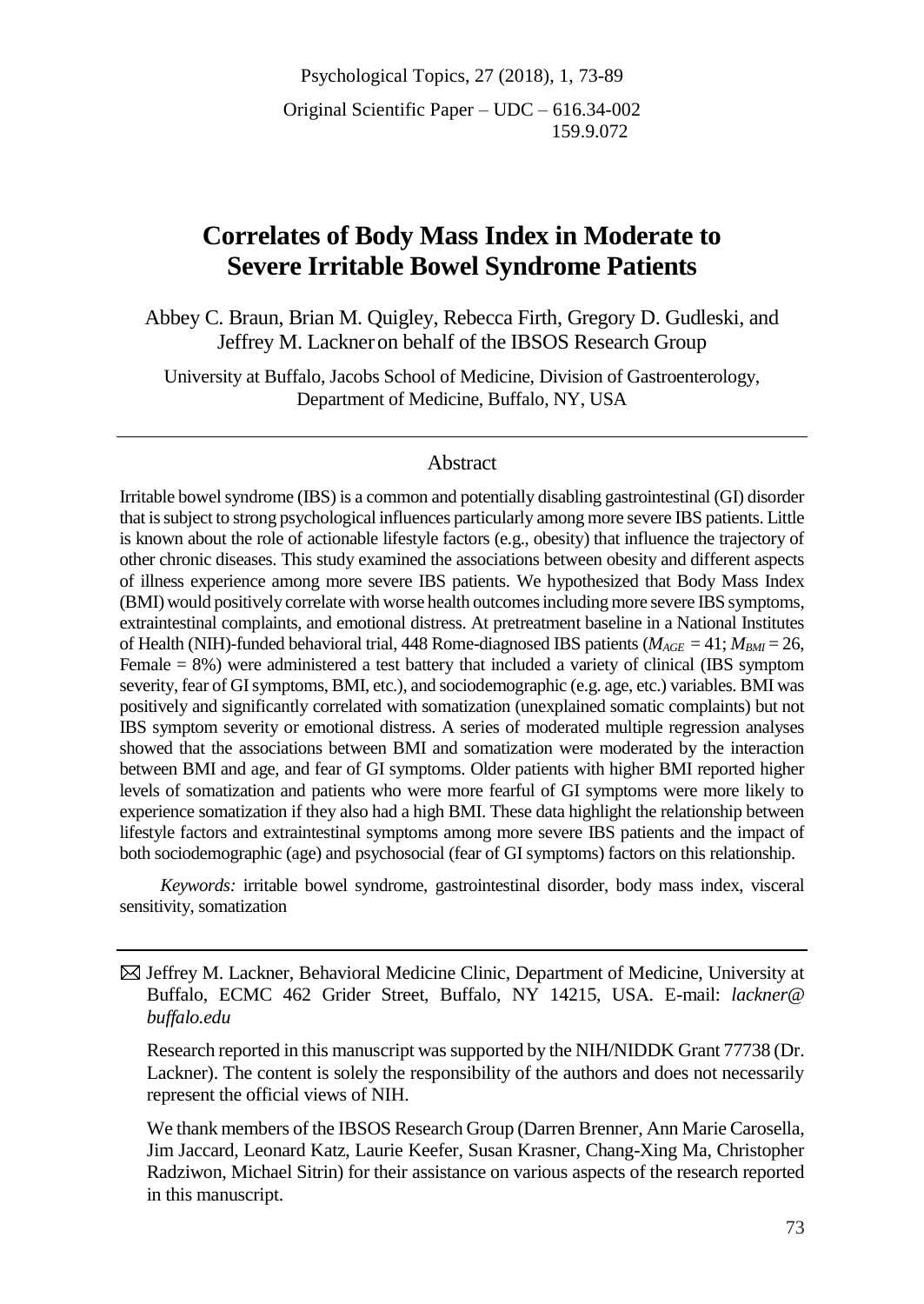# **Introduction**

Irritable bowel syndrome (IBS) is a chronic, oftentimes disabling gastrointestinal (GI) disorder characterized by abdominal pain associated with diarrhea and/or constipation. With a worldwide prevalence of 11% (Lovell & Ford, 2012), IBS is the most common GI disorder seen by gastroenterologists and primary care physicians. The painful, unpredictable, and uncontrollable nature of IBS symptoms is a source of quality of life impairment comparable to life-threatening conditions such as diabetes mellitus and hepatitis (Enck et al., 2016). Beyond its personal toll, IBS exacts substantial economic costs, estimated at \$US28 billion annually (Everhart & Ruhl, 2009).

The illness burden of IBS is complicated by the absence of a reliable biomarker. For this reason, IBS is best understood as a biopsychosocial problem that involves the interplay of physiological, environmental, and psychological factors (Mayer, Labus, Tillisch, Cole, & Baldi, 2015). Psychological factors are believed to have a particularly strong impact on the health status of more severe IBS patients (van Tilburg, Palsson, & Whitehead, 2013). Research supporting the relationship between psychosocial processes and IBS have generally focused on negative aspects of patients' illness experience such as emotional distress, maladaptive coping, faulty threat appraisal, inadequate support systems, and childhood adversity. Much less research has focused on the role of lifestyle factors such as eating patterns, tobacco or alcohol use, sleep, and physical activity. These factors are important because they are actionable and have an established impact on the trajectory of chronic disease (Fortin et al., 2014).

The purpose of this study was to assess the relationship between obesity and clinical aspects of illness experience of IBS patients. Physiologically, obesity is associated with alterations in GI motility (Xing & Chen, 2004), which is regarded as an important influence of symptom pathogenesis in IBS (Quigley, 2003). Motility refers to the rhythmic muscular contractions that propel ingested food from the mouth through the digestive tract (Chang & Leung, 2014). Motility disturbances have been described throughout the GI tract of IBS patients and have been hypothesized as a cause of alterations in bowel transit time (i.e., the interval between consumption of food and its elimination as feces) and defecatory symptoms such as constipation or diarrhea (Accarino, Azpiroz, & Malagelada, 1995). Patients with diarrhea-predominant IBS have an increased number of fast colonic contractions, whereas patients with constipation-predominant IBS have fewer high-amplitude propagated colonic contractions (Bazzocchi et al., 1990). Secondly, obesity may be understood as a chronic stressor that is manifested in dysregulation of the hypothalamic-pituitary-adrenal (HPA) axis and sympathetic nervous system (SNS). These systems, which together compose the two major branches of the central stress response system, can modulate mucosal immune function (Chang et al., 2009). An imbalance in these systems has been reported in stress-sensitive disorders like IBS (Dinan et al., 2006). Moreover, an imbalance in these systems can predispose some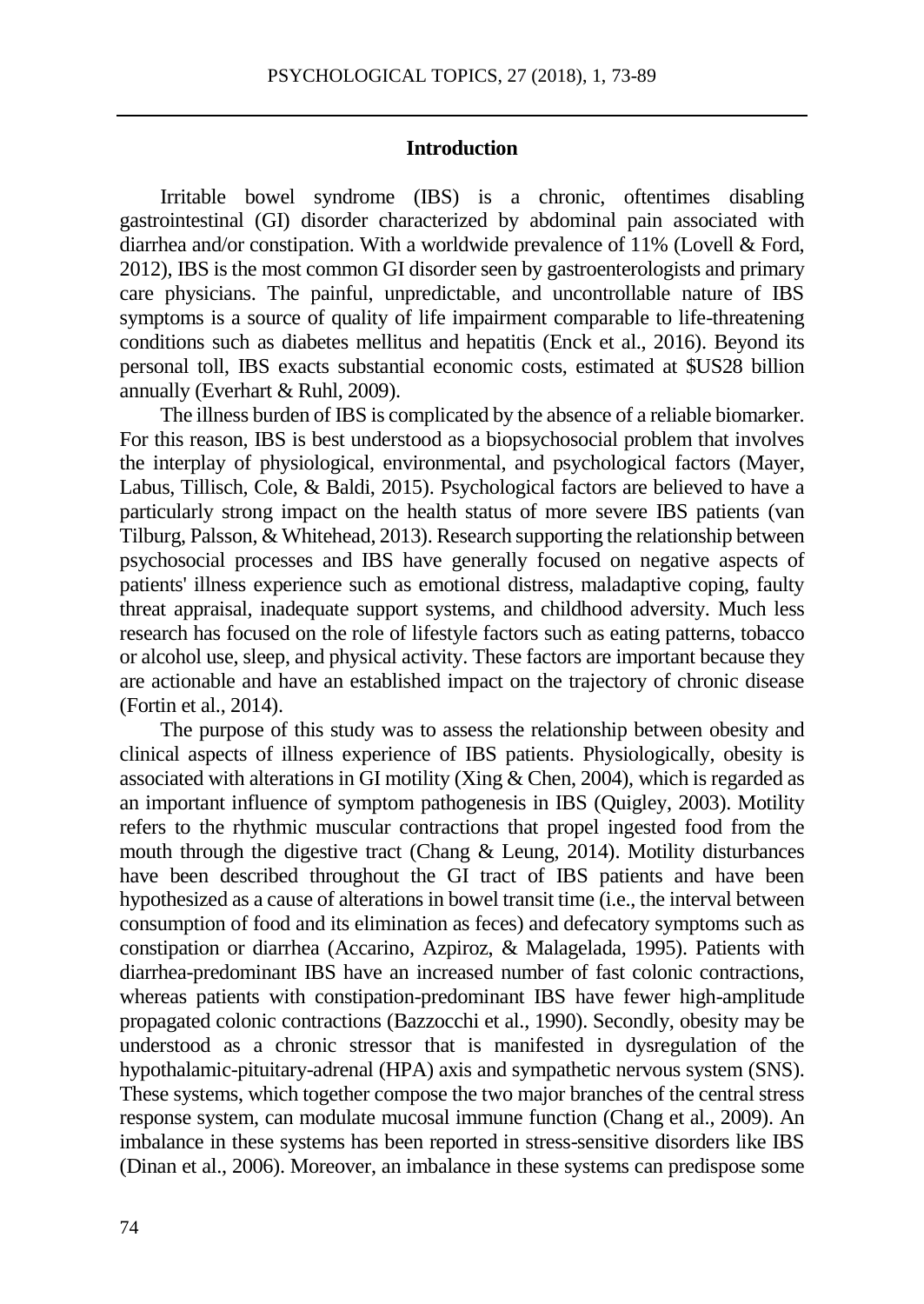individuals to negative mood states, such as depression and anxiety, which can aggravate IBS symptoms and other co-occurring somatic complaints. Psychologically, a significant proportion of obese patients experience heightened levels of stress (Scott, Melhorn, & Sakai, 2012). Chronic life stress is known to potentiate a greater preference for highly palatable energy and nutrient-dense "comfort" foods, namely those that are high in sugar and fat (Chandler-Laney et al., 2007; Dallman et al., 2003). While these foods may, in the short-term, modulate negative emotions arising from stressful live events, they may in the longer term trigger IBS symptoms (Hayes, Fraher, & Quigley, 2014). Thus, the patient lacking adequate coping resources is caught between the desire to reduce unpleasant emotional and somatic sensations. Further, chronic social stress arising from poor interpersonal relationships has been identified as an environmental factor that may contribute to the development of obesity (Scott et al., 2012) and IBS (Lackner  $\&$ Gurtman, 2004).

Drawing from these data, we expected that more obese IBS patients, based on baseline BMI, would report worse health outcomes including more severe IBS symptoms, comorbid somatic complaints including somatization (the presentation of medically unexplained somatic complaints), and greater emotional distress. A secondary goal was to characterize the relationship between sociodemographic factors and illness experience among more severe IBS patients.

# **Method**

# **Participants**

Participants included 448 patients recruited at two tertiary academic medical centers in Buffalo, NY and Chicago, IL, as part of a National Institutes of Health (NIH)-funded clinical trial, the details of which can be found elsewhere (Lackner et al., 2012). Of the 448 individuals in the sample, 358 were female, 90.4% selfidentified as white, average age was  $41.37$  years old  $(SD = 14.80)$ , and the average income was \$72 thousand per year. Participants were enrolled primarily through local media coverage, community advertising, and physician referral. To qualify, participants must have met Rome III IBS diagnostic criteria (Longstreth et al., 2006) without organic gastrointestinal disease as determined by a board-certified study gastroenterologist. Rome criteria define IBS as a recurrent abdominal pain or discomfort at least 3 days per month over the last 3 months that is associated with at least 2 of the following: 1) improvement with defecation, 2) onset associated with a change in stool form, or 3) onset associated with a change in the frequency of stool (Drossman, Corazziari, Talley, Thompson, & Whitehead, 2000). Because this study was conducted as part of a larger clinical trial of behavioral treatments for moderately to severely affected IBS patients (Lackner et al., 2012), participants must have also reported IBS symptoms of at least moderate intensity (i.e., symptom occurrence at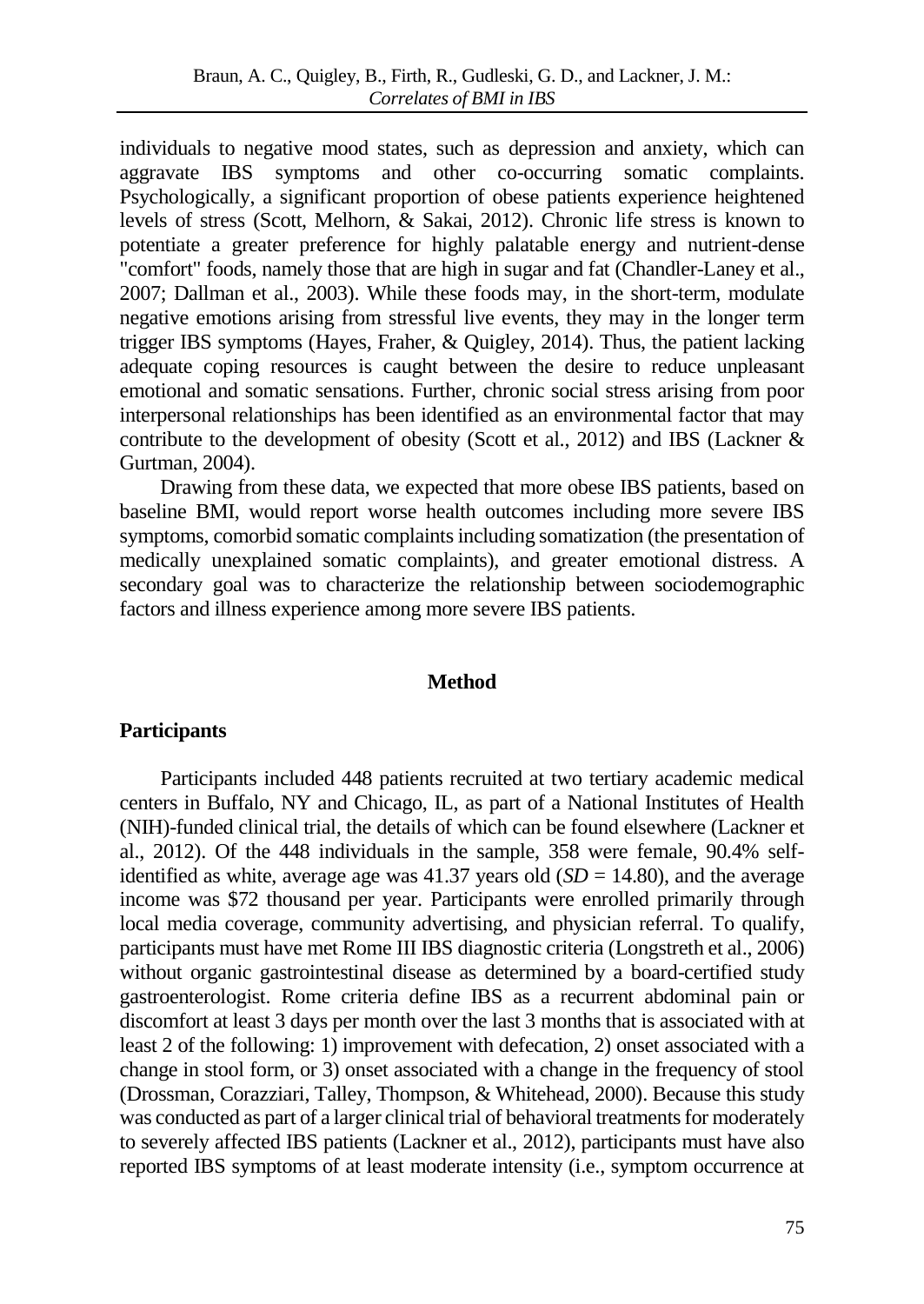least twice weekly for 6 months and causing life interference). Subjects with a presence of comorbid organic GI illness that would adequately explain GI symptoms [i.e., inflammatory bowel disease (IBD) or colon cancer], developmental disability, current or past diagnosis of schizophrenia or other psychotic disorders, current diagnosis of depression with suicidal ideation, and current diagnosis of psychoactive substance abuse were excluded.

# **Procedure**

After a brief telephone interview to determine whether participants were likely to meet basic inclusion criteria, patients were scheduled for a medical examination to confirm IBS diagnosis (Drossman et al., 2000; Longstreth et al., 2006) and psychometric testing that for the purposes of this study included the test battery described in detail below. Institutional review board approval (University at Buffalo and Northwestern University) and written, signed, informed consent were obtained before study initiation. The study was completed in full compliance with the Declaration of Helsinki.

# **Measures**

**Emotional Distress.** The Brief Symptom Inventory (BSI-18; Derogatis, 2000) is an 18-item self-report screening inventory designed to assess respondents' level of psychological distress on three dimensions: somatization, depression, and anxiety. In the current study, only the somatization dimension of the BSI-18 was utilized. Items on this measure ask participants to rate how much they have been distressed or bothered in the past 7 days by the given symptom, using a 5-point Likert scale ranging from 0 (*not at all*) to 4 (*extremely*).

**IBS Symptom Severity.** The Irritable Bowel Syndrome Symptom Severity Scale (IBS-SSS; Francis, Morris, & Whorwell, 1997) is a 5-item instrument used to measure the severity and frequency of abdominal pain, severity of abdominal distension, dissatisfaction with bowel habits, and interference with quality of life on a 100-point scale. The five items are summed with the total scores ranging from 0 to 500, with higher scores signifying more severe IBS symptoms.

**Fear of GI Symptoms***.* The Visceral Sensitivity Index (VSI; Labus et al., 2004) is a 15-item self-report questionnaire designed to measure those unique aspects of fear, anxiety, and hypervigilance that can accompany misappraisals of visceral sensations and discomfort. Items on the VSI are totaled to yield a range of possible scores from 0 (*no fear of GI symptoms*) to 75 (*strong fear of GI symptoms*). This scale has demonstrated reliability and validity in a sample of IBS patients (Lackner et al., 2012).

**Body Mass Index (BMI).** BMI is the most widely used measurement of obesity and was calculated based on self-reported weight and height  $(kg/m<sup>2</sup>)$  at pre-treatment baseline.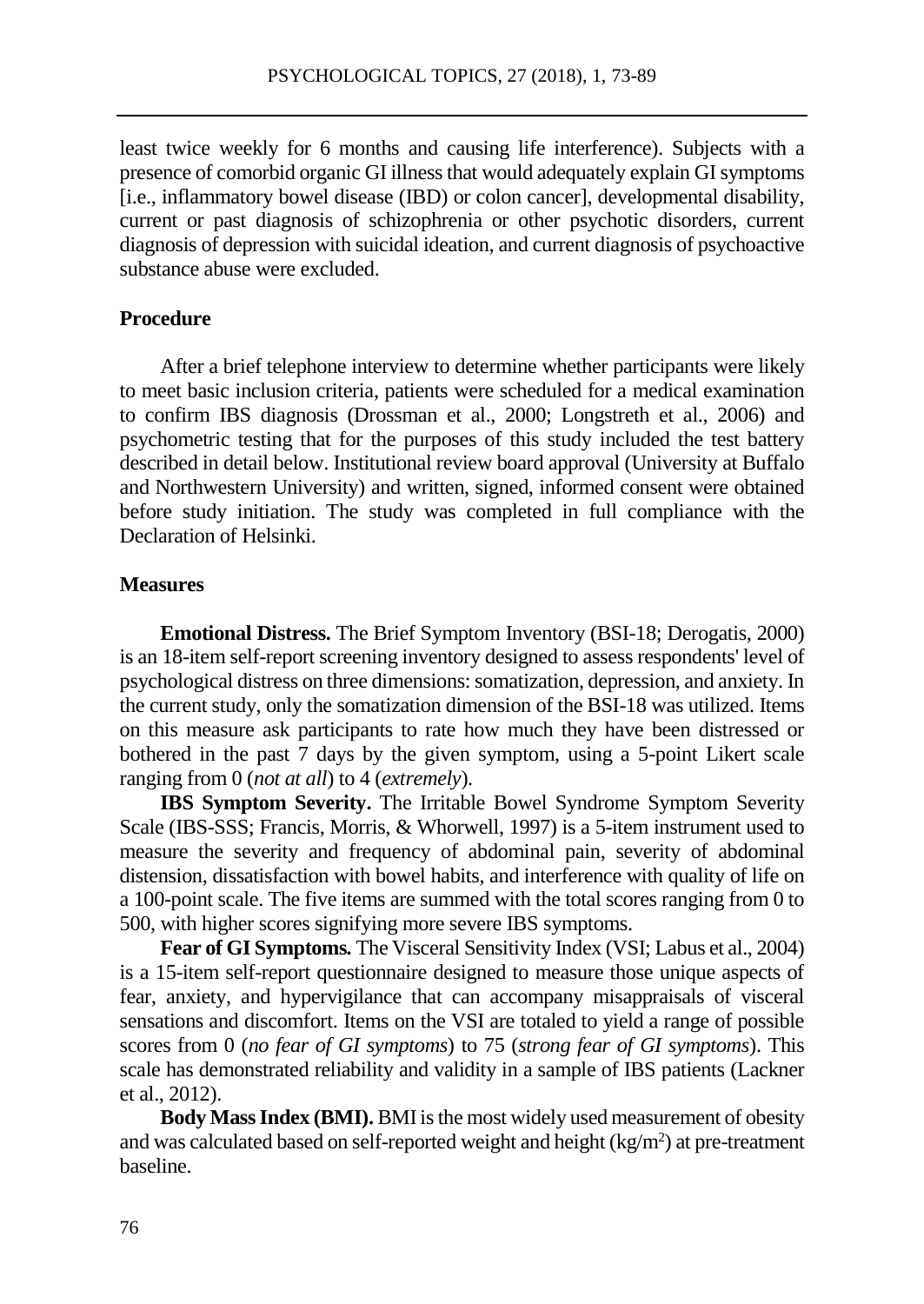**Sociodemographic Factors***.* General background information, including patient's age, relationship status, gender, race and ethnicity, education level, income, and employment were obtained at the initial session via an intake questionnaire.

## **Results**

Characteristics of the sample and correlations between continuous variables are presented in Table 1. Although average BMI in the sample would be classified as overweight, there was a wide range of BMI scores in the sample with the lowest BMI being 16.50 and the highest being 79.30. Similarly, age was also widely dispersed ranging from 41 years of age to 70.

Before examining our hypotheses in a regression framework, we first examined the univariate correlations between the two outcome measures of interests and the continuous predictor variables of age, BMI, and VSI. As can be seen in Table 1, symptom severity was not significantly correlated with BMI but was correlated with both VSI and with age. Somatization, however, was significantly correlated with BMI and with VSI but not with age.

Table 1

| Means, Standard Deviations, and Correlations among Continuous Variables |  |  |  |  |  |
|-------------------------------------------------------------------------|--|--|--|--|--|
|-------------------------------------------------------------------------|--|--|--|--|--|

|                     |        | SD             |          |         |           |           |   |
|---------------------|--------|----------------|----------|---------|-----------|-----------|---|
| $1. \text{Age}$     | 41.37  | 14.80          |          |         |           |           |   |
| 2. <b>BMI</b>       | 26.51  | 6.52           | $.22***$ |         |           |           |   |
| 3. VSI              | 44.69  | $13.99 - 11^*$ |          |         | -         |           |   |
| 4. Symptom Severity | 282.54 | $70.97 - 10^*$ |          |         | $.38***$  |           |   |
| 5. Somatization     | 4.31   | 4.07           | $-.04$   | $17***$ | $33^{**}$ | $28^{**}$ | - |

VSI = Visceral Sensitivity Index; BMI = Body Mass Index; *M* = Mean; *SD* = Standard Deviation.  $p < .05$ ;  $p < .01$ .

#### **Predicting Symptom Severity and Somatization**

In order to examine how age, gender, BMI, and VSI are related to symptom severity and somatization, a series of stepwise moderated multiple regression analyses were conducted. Symptom severity and somatization were examined as the dependent measures in separate regression analyses. In each analysis, age, gender, VSI, and BMI were entered as predictors in the first step and all two-way interactions between those variables were entered in the second step. Because we were interested in how the interaction between BMI and VSI may be moderated by gender and age, we examined the only two three-way interactions in the third step of the equation that would address those questions: the interaction of age by BMI by VSI and the interaction of gender by BMI by VSI. Results of both analyses are presented in Table 2.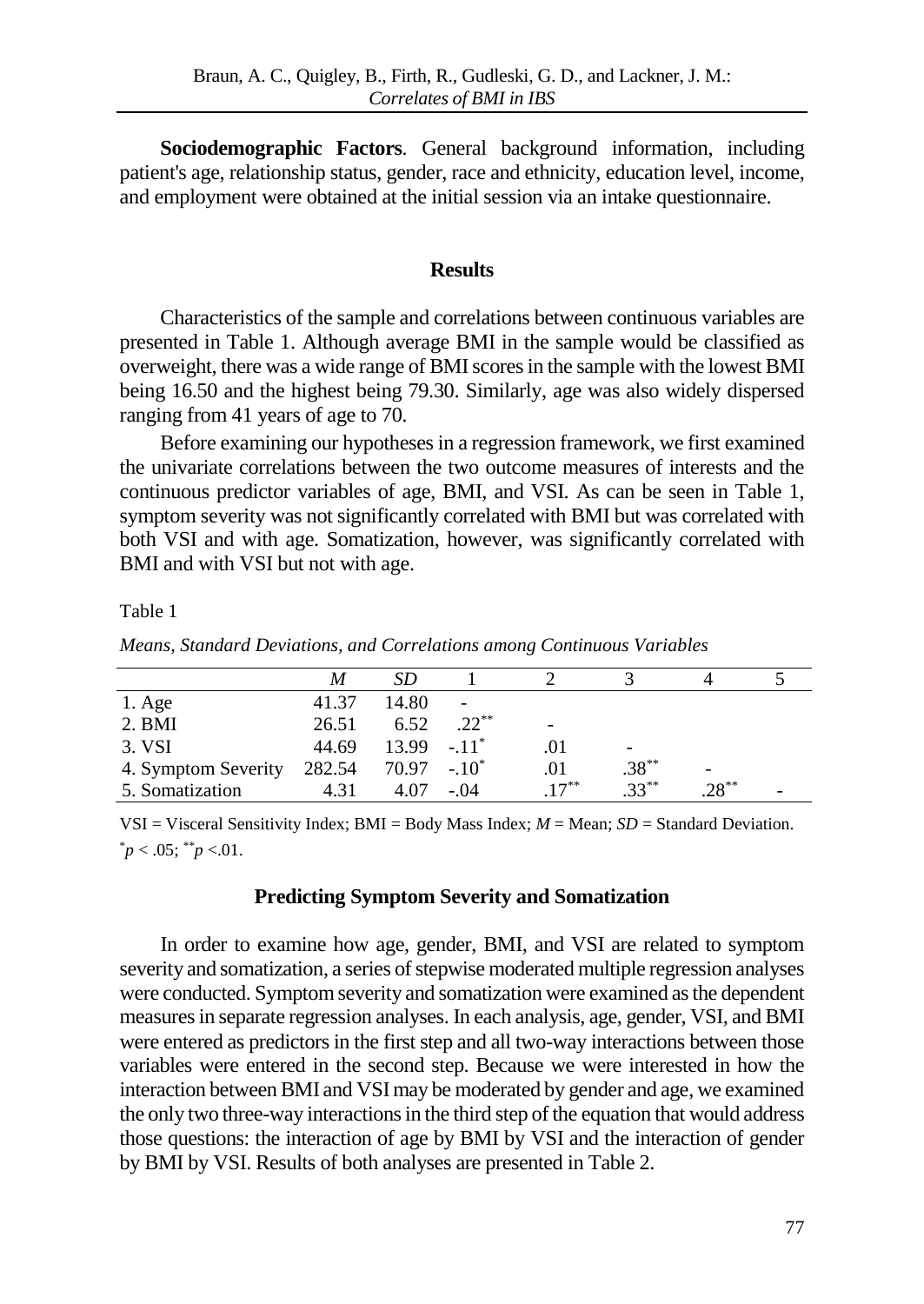| Table 2 | ultiple Regression Analyses Regressing Symptom Severity and Somatization on the Main Effects and Interactions<br>vbles (Age, VSI, and BMI)<br>etween Predictor Variau<br>esults of Moderated Mt. |
|---------|--------------------------------------------------------------------------------------------------------------------------------------------------------------------------------------------------|
|         |                                                                                                                                                                                                  |

| 336578983783<br>748<br>p<br>Ļ<br>$\frac{13}{2}$<br>$\parallel$<br>Ш<br>$-0.89$<br>0.32<br>$7.15$<br>3.74<br>R <sup>2</sup><br>4.72<br>4.63<br>2.64<br>$R^2$<br>.001<br>$\overline{0}$<br>$\vee$<br>V<br>16.88, p<br>p<br>$0.32$<br>$0.17$<br>0.05<br>$0.01$<br>$0.25$<br>$0.59$<br>$0.10$<br>$-0$ .<br>$-0.04$<br>$\overline{0}$<br>$-44$<br>0.01<br>득<br>8.87,<br>≏<br>$\mathsf{I}$<br>$\mid \mid$<br>F(10.423<br>F(4, 429)<br>(0.46)<br>(0.19)<br>(0.19)<br>(0.89)<br>(0.19)<br>$(1.03)$<br>$(0.48)$<br>(0.18)<br>(0.86)<br>(0.85)<br>$(0.45)$<br>$(0.88)$<br>(0.19)<br>(0.54)<br>$(0.47)$<br>$(0.21)$<br>B(SE B)<br>1.32<br>4.05<br>$3,919$ $0.13$ $0.03$ $0.33$ $0.03$ $0.03$<br>$-0.17$<br>0.15<br>0.17<br>0.49<br>$-0.27$<br>0.46<br>$-0.94$<br>.006<br>$.750$<br>345<br>410<br>272<br>.131<br>.763<br>500.0<br>.662<br>.760<br>257<br>$-0.001$<br>< 001<br>500<br>D<br>७<br>15<br>Ш<br>$R^2 =$<br>$1.69$<br>$2.75$<br>0.32<br>8.20<br>0.26<br>0.67<br>0.82<br>$-1.27$<br>$-1.10$<br>0.44<br>$R^2$<br>17.10<br>17.47<br>1.51<br>$-0.31$<br>$\overline{5}$<br>18.50, p < .001<br>V<br>n<br>$-0.06$<br>$0.07$<br>0.37<br>158000000000000<br>0.12<br>$\frac{8}{10}$<br>$\widetilde{\infty}$<br>7.79,<br>$\parallel$<br>Ш<br>427)<br>F(10, 421<br>(3.26)<br>(3.20)<br>(8.07)<br>(8.50)<br>(3.24)<br>(15.08)<br>(15.76)<br>(3.08)<br>(8.13)<br>260.95 (14.94)<br>15.53)<br>(18.09)<br>(8.34)<br>(3.63)<br>(9.57)<br>(3.31)<br>F(4.<br>B(SEB)<br>26.26<br>257.85<br>10.62<br>5.78<br>$-4.15$<br>42.75<br>12.20<br>13.75<br>0.85<br>$-8.03$<br>2.73<br>$-9.18$<br>$-2.93$<br>$-3.50$<br>1.59<br><b>BMI X Gender</b><br>$\begin{array}{c}\mathrm{Age\,X\,Gender} \\ \mathrm{Age\,X\,VSI}\end{array}$<br>Gender $X$ VSI<br>BMI X Age<br><b>BMI X VSI</b><br>Step Two<br><b>Step One</b><br>Constant<br>Constant<br>Gender<br>VSI<br>Age<br>Gender<br>Age<br>BMI<br>BMI<br><b>ISA</b> |  | Symptom severity |  | Somatization |        |
|-----------------------------------------------------------------------------------------------------------------------------------------------------------------------------------------------------------------------------------------------------------------------------------------------------------------------------------------------------------------------------------------------------------------------------------------------------------------------------------------------------------------------------------------------------------------------------------------------------------------------------------------------------------------------------------------------------------------------------------------------------------------------------------------------------------------------------------------------------------------------------------------------------------------------------------------------------------------------------------------------------------------------------------------------------------------------------------------------------------------------------------------------------------------------------------------------------------------------------------------------------------------------------------------------------------------------------------------------------------------------------------------------------------------------------------------------------------------------------------------------------------------------------------------------------------------------------------------------------------------------------------------------------------------------------------------------------------------------------------------------------------------------------------------------------------------------------------------------------------------------------------|--|------------------|--|--------------|--------|
|                                                                                                                                                                                                                                                                                                                                                                                                                                                                                                                                                                                                                                                                                                                                                                                                                                                                                                                                                                                                                                                                                                                                                                                                                                                                                                                                                                                                                                                                                                                                                                                                                                                                                                                                                                                                                                                                                   |  |                  |  |              |        |
|                                                                                                                                                                                                                                                                                                                                                                                                                                                                                                                                                                                                                                                                                                                                                                                                                                                                                                                                                                                                                                                                                                                                                                                                                                                                                                                                                                                                                                                                                                                                                                                                                                                                                                                                                                                                                                                                                   |  |                  |  |              |        |
|                                                                                                                                                                                                                                                                                                                                                                                                                                                                                                                                                                                                                                                                                                                                                                                                                                                                                                                                                                                                                                                                                                                                                                                                                                                                                                                                                                                                                                                                                                                                                                                                                                                                                                                                                                                                                                                                                   |  |                  |  |              | 500    |
|                                                                                                                                                                                                                                                                                                                                                                                                                                                                                                                                                                                                                                                                                                                                                                                                                                                                                                                                                                                                                                                                                                                                                                                                                                                                                                                                                                                                                                                                                                                                                                                                                                                                                                                                                                                                                                                                                   |  |                  |  |              |        |
|                                                                                                                                                                                                                                                                                                                                                                                                                                                                                                                                                                                                                                                                                                                                                                                                                                                                                                                                                                                                                                                                                                                                                                                                                                                                                                                                                                                                                                                                                                                                                                                                                                                                                                                                                                                                                                                                                   |  |                  |  |              |        |
|                                                                                                                                                                                                                                                                                                                                                                                                                                                                                                                                                                                                                                                                                                                                                                                                                                                                                                                                                                                                                                                                                                                                                                                                                                                                                                                                                                                                                                                                                                                                                                                                                                                                                                                                                                                                                                                                                   |  |                  |  |              | 5001   |
|                                                                                                                                                                                                                                                                                                                                                                                                                                                                                                                                                                                                                                                                                                                                                                                                                                                                                                                                                                                                                                                                                                                                                                                                                                                                                                                                                                                                                                                                                                                                                                                                                                                                                                                                                                                                                                                                                   |  |                  |  |              | < 001  |
|                                                                                                                                                                                                                                                                                                                                                                                                                                                                                                                                                                                                                                                                                                                                                                                                                                                                                                                                                                                                                                                                                                                                                                                                                                                                                                                                                                                                                                                                                                                                                                                                                                                                                                                                                                                                                                                                                   |  |                  |  |              |        |
|                                                                                                                                                                                                                                                                                                                                                                                                                                                                                                                                                                                                                                                                                                                                                                                                                                                                                                                                                                                                                                                                                                                                                                                                                                                                                                                                                                                                                                                                                                                                                                                                                                                                                                                                                                                                                                                                                   |  |                  |  |              | $-001$ |
|                                                                                                                                                                                                                                                                                                                                                                                                                                                                                                                                                                                                                                                                                                                                                                                                                                                                                                                                                                                                                                                                                                                                                                                                                                                                                                                                                                                                                                                                                                                                                                                                                                                                                                                                                                                                                                                                                   |  |                  |  |              |        |
|                                                                                                                                                                                                                                                                                                                                                                                                                                                                                                                                                                                                                                                                                                                                                                                                                                                                                                                                                                                                                                                                                                                                                                                                                                                                                                                                                                                                                                                                                                                                                                                                                                                                                                                                                                                                                                                                                   |  |                  |  |              |        |
|                                                                                                                                                                                                                                                                                                                                                                                                                                                                                                                                                                                                                                                                                                                                                                                                                                                                                                                                                                                                                                                                                                                                                                                                                                                                                                                                                                                                                                                                                                                                                                                                                                                                                                                                                                                                                                                                                   |  |                  |  |              |        |
|                                                                                                                                                                                                                                                                                                                                                                                                                                                                                                                                                                                                                                                                                                                                                                                                                                                                                                                                                                                                                                                                                                                                                                                                                                                                                                                                                                                                                                                                                                                                                                                                                                                                                                                                                                                                                                                                                   |  |                  |  |              |        |
|                                                                                                                                                                                                                                                                                                                                                                                                                                                                                                                                                                                                                                                                                                                                                                                                                                                                                                                                                                                                                                                                                                                                                                                                                                                                                                                                                                                                                                                                                                                                                                                                                                                                                                                                                                                                                                                                                   |  |                  |  |              |        |
|                                                                                                                                                                                                                                                                                                                                                                                                                                                                                                                                                                                                                                                                                                                                                                                                                                                                                                                                                                                                                                                                                                                                                                                                                                                                                                                                                                                                                                                                                                                                                                                                                                                                                                                                                                                                                                                                                   |  |                  |  |              |        |
|                                                                                                                                                                                                                                                                                                                                                                                                                                                                                                                                                                                                                                                                                                                                                                                                                                                                                                                                                                                                                                                                                                                                                                                                                                                                                                                                                                                                                                                                                                                                                                                                                                                                                                                                                                                                                                                                                   |  |                  |  |              |        |
|                                                                                                                                                                                                                                                                                                                                                                                                                                                                                                                                                                                                                                                                                                                                                                                                                                                                                                                                                                                                                                                                                                                                                                                                                                                                                                                                                                                                                                                                                                                                                                                                                                                                                                                                                                                                                                                                                   |  |                  |  |              |        |
|                                                                                                                                                                                                                                                                                                                                                                                                                                                                                                                                                                                                                                                                                                                                                                                                                                                                                                                                                                                                                                                                                                                                                                                                                                                                                                                                                                                                                                                                                                                                                                                                                                                                                                                                                                                                                                                                                   |  |                  |  |              | .085   |
|                                                                                                                                                                                                                                                                                                                                                                                                                                                                                                                                                                                                                                                                                                                                                                                                                                                                                                                                                                                                                                                                                                                                                                                                                                                                                                                                                                                                                                                                                                                                                                                                                                                                                                                                                                                                                                                                                   |  |                  |  |              | 009    |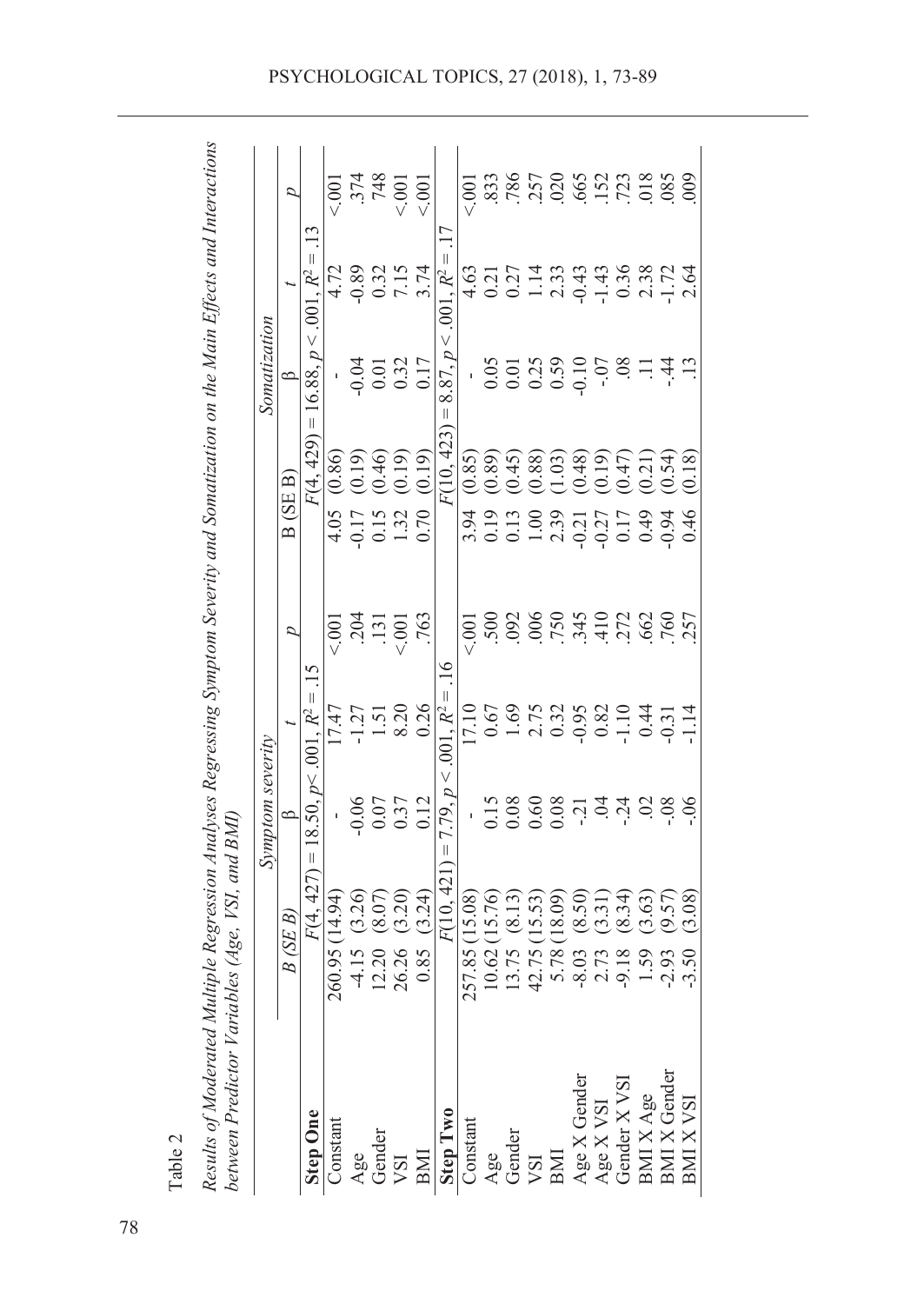|                                                                                                                                                                                                                                                             |                    | Symptom severity                    |                                                                                                                           |                   |                                                                                                                                                                                                                                                                                                               |                                  | Somatization         |                                                                                              |                                                                                                                                                                                                                                                                                 |
|-------------------------------------------------------------------------------------------------------------------------------------------------------------------------------------------------------------------------------------------------------------|--------------------|-------------------------------------|---------------------------------------------------------------------------------------------------------------------------|-------------------|---------------------------------------------------------------------------------------------------------------------------------------------------------------------------------------------------------------------------------------------------------------------------------------------------------------|----------------------------------|----------------------|----------------------------------------------------------------------------------------------|---------------------------------------------------------------------------------------------------------------------------------------------------------------------------------------------------------------------------------------------------------------------------------|
|                                                                                                                                                                                                                                                             | R<br>(SE<br>B      | ≏                                   |                                                                                                                           | ₽                 | (SE B)<br>$\mathbf{D}$                                                                                                                                                                                                                                                                                        |                                  | ≏                    |                                                                                              | ₽                                                                                                                                                                                                                                                                               |
| <b>Step Three</b>                                                                                                                                                                                                                                           | F(12, 419)         | $\vee$<br>D<br>6.64.<br>$\parallel$ | $R^2 =$<br>001                                                                                                            | $\overline{16}$   |                                                                                                                                                                                                                                                                                                               | $\left  {}\right $<br>F(12, 421) | $\vee$<br>52, p<br>Γ | $\parallel$<br>$R^2$<br>001                                                                  | $\frac{8}{18}$                                                                                                                                                                                                                                                                  |
| Constant                                                                                                                                                                                                                                                    | 257.10 (15.10)     |                                     | 17.03                                                                                                                     | $\overline{00}$   | 3.98                                                                                                                                                                                                                                                                                                          | (0.85)                           |                      | 4.67                                                                                         | $\overline{0}$                                                                                                                                                                                                                                                                  |
|                                                                                                                                                                                                                                                             | (15.89)<br>7.97    | $\Xi$                               | 0.50                                                                                                                      |                   |                                                                                                                                                                                                                                                                                                               | (0.90)                           |                      | 0.38                                                                                         |                                                                                                                                                                                                                                                                                 |
| $\frac{\text{Age}}{\text{Gender}}$                                                                                                                                                                                                                          | 14.16 (8.14)       | 08                                  | 1.74                                                                                                                      | $\frac{616}{083}$ | $0.34$<br>0.10                                                                                                                                                                                                                                                                                                | (0.46)                           |                      | 0.22                                                                                         |                                                                                                                                                                                                                                                                                 |
|                                                                                                                                                                                                                                                             | 48.61 (16.15)      |                                     |                                                                                                                           |                   | 0.69                                                                                                                                                                                                                                                                                                          | (0.92)                           |                      |                                                                                              |                                                                                                                                                                                                                                                                                 |
| BMI                                                                                                                                                                                                                                                         | (19.32)<br>12.64   |                                     |                                                                                                                           |                   |                                                                                                                                                                                                                                                                                                               | (1.10)                           |                      |                                                                                              |                                                                                                                                                                                                                                                                                 |
|                                                                                                                                                                                                                                                             | (8.56)<br>$-6.67$  |                                     |                                                                                                                           |                   |                                                                                                                                                                                                                                                                                                               | (0.49)                           |                      |                                                                                              |                                                                                                                                                                                                                                                                                 |
|                                                                                                                                                                                                                                                             | (3.35)<br>2.70     |                                     |                                                                                                                           |                   |                                                                                                                                                                                                                                                                                                               | (0.19)                           |                      |                                                                                              |                                                                                                                                                                                                                                                                                 |
| $\begin{array}{l} \text{Age X Gender} \\ \text{Age X VSI} \\ \text{Gender X VSI} \\ \text{BMI X Age} \\ \text{BMI X Gender} \\ \text{BMI X VSH} \\ \text{MIX VSI} \\ \text{A ge} \\ \text{A ge} \\ \text{A ge} \\ \text{A ya} \\ \text{BMI} \\ \end{array}$ | (8.59)<br>11.73    |                                     | $\begin{array}{c} 3.01 \\ 0.65 \\ 0.78 \\ 0.81 \\ 0.45 \\ 0.09 \\ -1.36 \\ 0.09 \\ -1.36 \\ 0.09 \\ -1.08 \\ \end{array}$ |                   | $\begin{array}{c} 2.04 \\ 0.29 \\ 0.30 \\ 0.40 \\ 0.50 \\ 0.60 \\ 0.70 \\ 0.80 \\ 0.70 \\ 0.80 \\ 0.80 \\ 0.80 \\ 0.18 \\ 0.18 \\ 0.18 \\ 0.18 \\ 0.18 \\ 0.18 \\ 0.18 \\ 0.18 \\ 0.18 \\ 0.18 \\ 0.18 \\ 0.18 \\ 0.18 \\ 0.18 \\ 0.18 \\ 0.18 \\ 0.18 \\ 0.18 \\ 0.18 \\ 0.18 \\ 0.18 \\ 0.18 \\ 0.18 \\ 0.$ | (0.49)                           | 8555999999999999999  | $\begin{array}{c} 1.86 \\ -0.59 \\ -1.49 \\ -0.59 \\ -1.30 \\ -1.30 \\ -1.29 \\ \end{array}$ | $\begin{array}{cccccc}\n7.83 & 7.83 & 7.83 & 7.83 & 7.83 & 7.83 & 7.83 & 7.83 & 7.83 & 7.83 & 7.83 & 7.84 & 7.85 & 7.86 & 7.86 & 7.86 & 7.86 & 7.86 & 7.86 & 7.86 & 7.86 & 7.86 & 7.86 & 7.86 & 7.86 & 7.86 & 7.86 & 7.86 & 7.86 & 7.86 & 7.86 & 7.86 & 7.86 & 7.86 & 7.86 & 7$ |
|                                                                                                                                                                                                                                                             | (3.63)<br>1.65     |                                     |                                                                                                                           |                   |                                                                                                                                                                                                                                                                                                               | (0.21)                           |                      |                                                                                              |                                                                                                                                                                                                                                                                                 |
|                                                                                                                                                                                                                                                             | (10.14)<br>$-6.56$ |                                     |                                                                                                                           |                   |                                                                                                                                                                                                                                                                                                               | (0.58)                           |                      |                                                                                              |                                                                                                                                                                                                                                                                                 |
|                                                                                                                                                                                                                                                             | (14.78)<br>16.09   |                                     |                                                                                                                           |                   |                                                                                                                                                                                                                                                                                                               | (0.84)                           |                      |                                                                                              |                                                                                                                                                                                                                                                                                 |
|                                                                                                                                                                                                                                                             | (3.71)<br>$-3.07$  |                                     |                                                                                                                           | 409<br>327        |                                                                                                                                                                                                                                                                                                               | (0.21)                           |                      | 0.84                                                                                         |                                                                                                                                                                                                                                                                                 |
| Gender X VSI X<br>BMI                                                                                                                                                                                                                                       | (7.74)<br>7.59     |                                     | 0.98                                                                                                                      |                   | 0.38                                                                                                                                                                                                                                                                                                          | (0.44)                           |                      | $-0.87$                                                                                      |                                                                                                                                                                                                                                                                                 |

|                 | l |
|-----------------|---|
|                 |   |
|                 |   |
|                 | ζ |
|                 |   |
|                 |   |
| <i>ontinued</i> | ſ |
| I               |   |
| C               |   |
| able            |   |
|                 |   |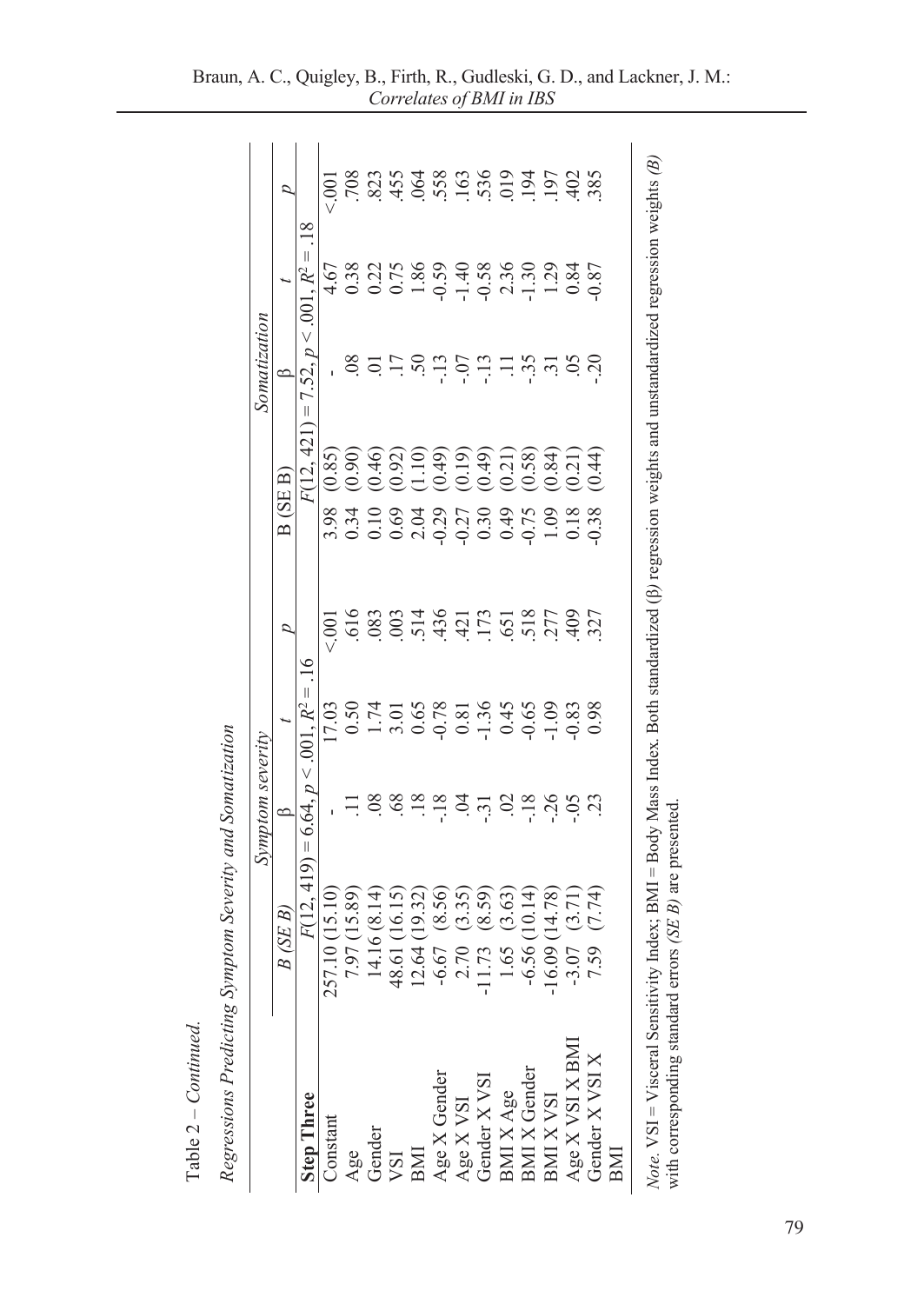# **Symptom Severity**

The first step of the multiple regression analysis predicting symptom severity from age, gender, BMI and VSI main effects was significant and accounted for 14% of the variability in symptom severity. The main effect of VSI was the only significant predictor in the first step of the regression analysis. When all the two-way interactions were entered in the second step, none significantly predicted symptom severity and there was no significant increase in variance accounted for in symptom severity,  $\Delta R^2 = .01$ ,  $F(6, 421) = 0.69$ ,  $p = .652$ . When the two three-way interactions of interest were entered in the third step, neither were significant predictors of symptom severity and there was no significant increase in variance accounted for in symptom severity,  $\Delta R^2 = .00$ ,  $F(2, 419) = 0.90$ ,  $p = .419$ .

#### **Somatization**

In the first step of the multiple regression analysis examining the main effects model, both BMI and VSI significantly predicted somatization. This model accounted for 13% of the variance in somatization. In the second step, two interactions significantly predicted somatization and the full model accounted for 17% of the variance in somatization, a significant increase over the main effects model,  $\Delta R^2 = .04$ ,  $F(6, 423) = 3.18$ ,  $p < .01$ . Interactions were deconstructed using the procedures recommended by Aiken and West (1991) to graph the interactions and test the significance of simple slopes. When the interaction between age and BMI was graphed (see Figure 1), the shape of the interaction indicated that somatization was greater in high BMI patients, however, that difference between low and high BMI patients was more pronounced among older patients. The test of the simple slope for the relationship between BMI and somatization among older patients was significant,  $\beta = .71$ ,  $t = 2.86$ ,  $p < .01$ , with the greatest levels of somatization being among older patients with the highest BMI scores. However, the relationship of BMI to somatization among younger patients was not significant,  $\beta = .47$ ,  $t = 1.75$ ,  $p =$ .081. The second significant interaction was between BMI and VSI. Graphing this interaction and testing the simple slopes using the same proceduresindicted that there was a significant relationship between BMI and somatization for those high on VSI,  $β = .70$ ,  $t = 2.86$ ,  $p < .01$ , but not among those low on VSI,  $β = .47$ ,  $t = 1.78$ ,  $p =$ .076. While visceral sensitivity also increased somatization, those who were high on visceral sensitivity *and* high on BMI reported the highest levels of somatization.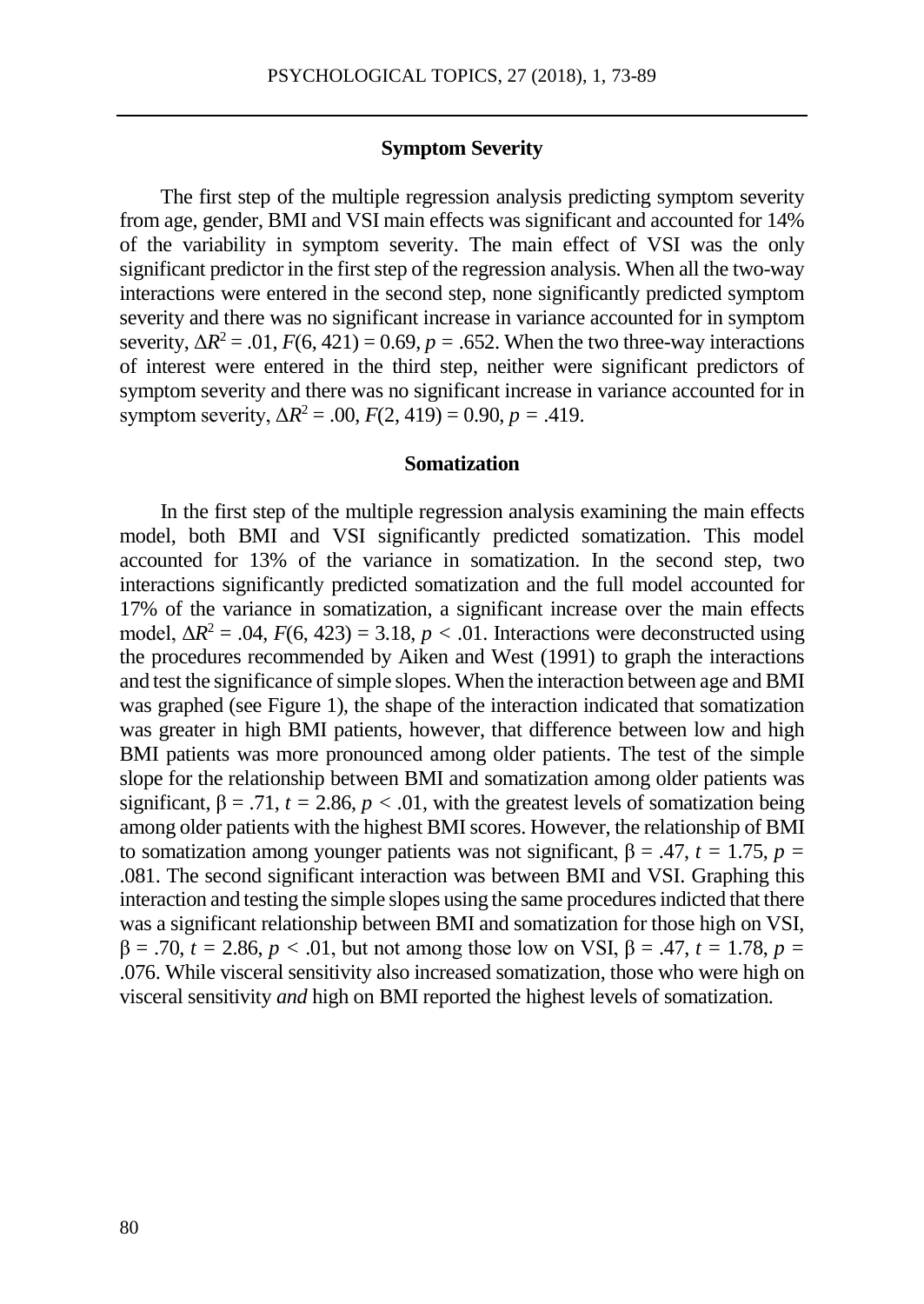

*Figure 1.* Interaction between Age and BMI Predicting Somatization. BMI = Body Mass Index.



*Figure 2.* Interaction between BMI and VSI Predicting Somatization. VSI = Visceral Sensitivity Index; BMI = Body Mass Index.

When the two three-way interactions of interest were entered in the third step, neither were significant predictors of somatization and there was no significant increase in variance accounted for in somatization,  $\Delta R^2 = .01$ ,  $F(2, 421) = 0.79$ ,  $p =$ .453.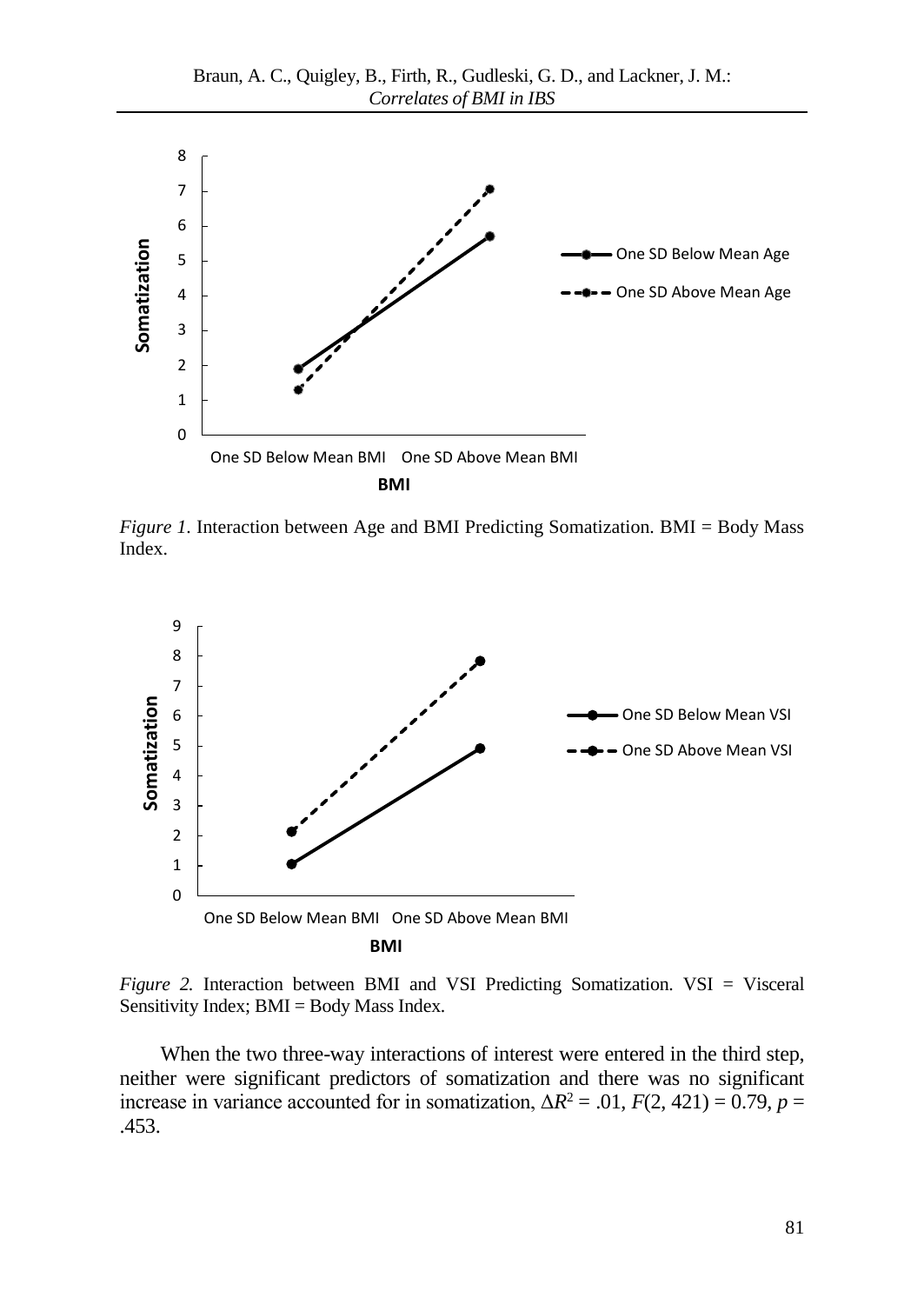# **Discussion**

The purpose of this study was to shed light on the relationship between obesity and health status of more severely affected IBS patients. We hypothesized that IBS patients with higher BMI would report worse health outcomes as evidenced by more severe gastrointestinal symptoms, comorbid extraintestinal complaints, and higher levels of emotional distress. We found mixed support for our hypotheses. The severity of IBS symptoms was significantly related to baseline BMI. Our most robust finding involved the relationship between somatization and both BMI and fear of GI symptoms as measured by the VSI. Somatization refers to medically unexplained bodily symptoms and has been thought to explain the frequent "extra-intestinal" symptoms of IBS (MacLean, Palsson, Turner, & Whitehead, 2012) and the high cooccurrence between functional gastrointestinal disorders (FGIDs) and other functional somatic syndromes that are similarly defined by unexplained bodily symptoms (Whitehead et al., 2007). In research with another FGID, functional dyspepsia (FD), somatization has also been shown to be associated with GI sensorimotor processes including gastric sensitivity and gastric emptying as well as with impaired quality of life (Van Oudenhove et al., 2011) symptom severity and weight loss across the spectrum of functional gastroduodenal disorders (Clauwaert, 2012), and may be a "risk factor" for the development of FD (Gathaiya, 2009). Higher levels of somatization correspond with heath care use and quality of life impairment (Spiegel, Kanwal, Naliboff, & Mayer, 2005) and predict a poor response to treatment (Porcelli, Fabbri, & Serretti, 2012), including increasing one's likelihood of discontinuing medication due to perceived adverse effects (Agosti, Quitkin, Stewart, & McGrath, 2002). In the case of our study, individuals with higher somatization levels reported stronger fears of GI symptoms. These data build on recently published research by Fergus, Limbers, Griggs, & Kelley (2018) who found that somatic complaints in a sample of obese patients was predicted by a set of factors including anxiety sensitivity (AS), which is conceptually and empirically related to visceral sensitivity (VS). Whereas AS taps into fear of arousal symptoms, VS measures fear of GI symptoms. Our data extend the work by Fergus et al. (2018) by examining the role of age and gender as well as the interactions between BMI and VS. Further research is needed to tease out the causal relationship between fear of GI symptoms, somatic complaints, and their underlying mediators (e.g., autonomic arousal, cognitive bias, etc.).

To our knowledge, no prior research has linked VSI to BMI in IBS patients, although Hearon, Utschig, Smits, Moshier, and Otto (2013) has found that overweight/obese individuals reported significantly higher anxiety sensitivity (AS) than normal weight participants. The VSI is descriptively similar to the Anxiety Sensitivity Index (ASI) and data implicating AS as a potential risk factor for maladaptive eating behavior may be instructive for making sense of our findings. AS is a dispositional cognitive characteristic reflecting a tendency to fear anxiety and arousal-related symptoms (e.g., chest pain, racing heart, breathlessness) based on the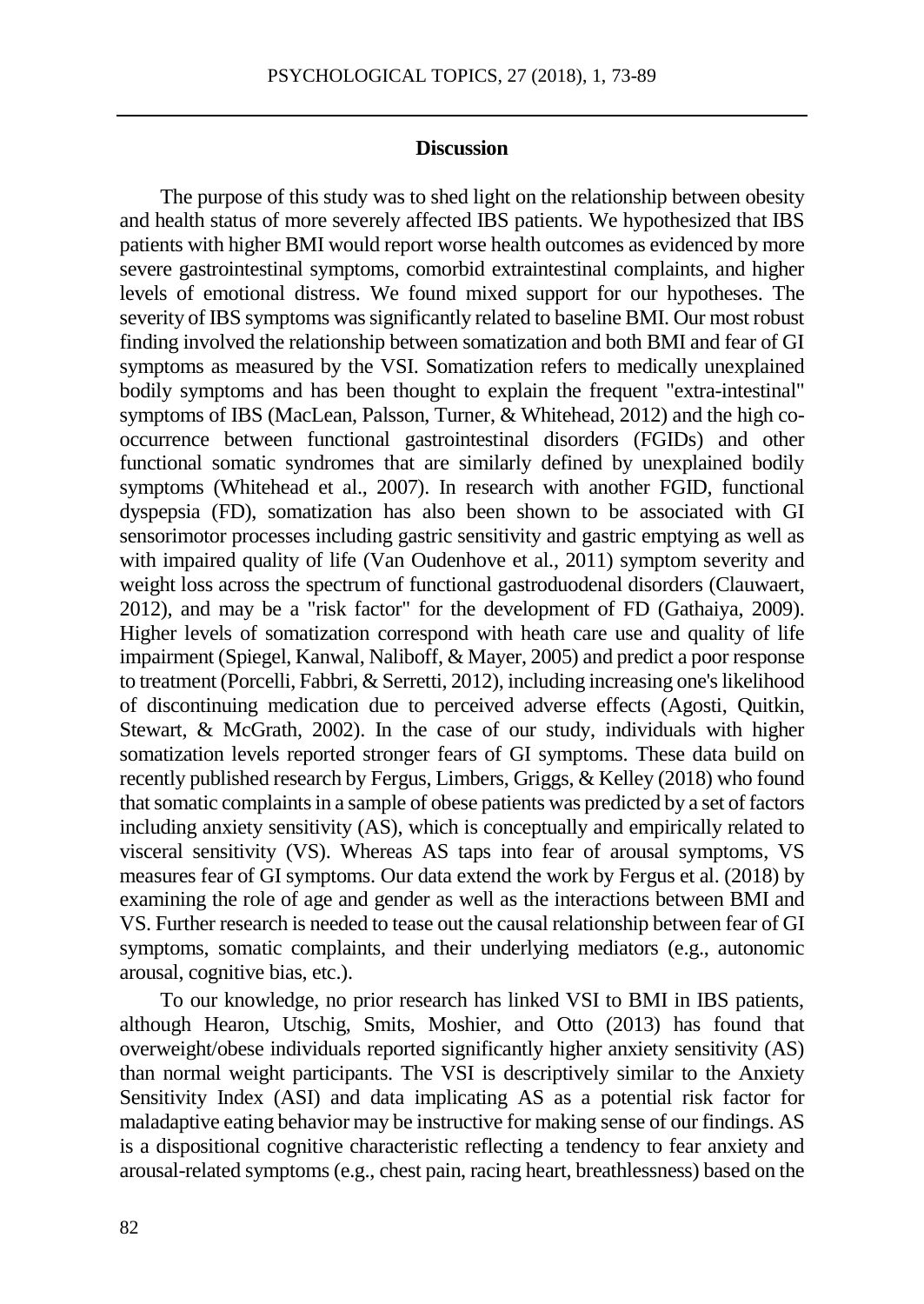belief that they have catastrophic physical, mental, or social consequences (McNally, 2002). The VSI has a more narrow focus denoting a tendency to fear GI symptoms. Individuals with high AS have a tendency to experience heightened levels of negative affect and a propensity to respond more strongly to negative emotions than their low AS counterparts (Otto, Pollack, Fava, Uccello, & Rosenbaum, 1995). Lacking an effective set of emotion regulation skills, high AS individuals tend to adopt more maladaptive coping strategies to modulate negative affect. These strategies can include emotional eating (eating to modulate negative affect) and avoidance or premature discontinuation of physical activities, particularly those that elicit some somatic discomfort (Hearon, Quatromoni, Mascoop, & Otto, 2014; Smits, Tart, Presnell, Rosenfield, & Otto, 2010). It is possible that VS governs eating behaviors and physical activity of IBS patients in much the same way that AS does. If so, heightened fear of GI symptoms may draw IBS patients into a vicious cycle that restricts them to sedentary indoor activities that affords them fewer opportunities for energy expenditure and more for energy intake. This formulation echoes reports of IBS patients who complain of engaging in fewer recreational activities due to fear of negative consequences (e.g., having an accident while exercising or lack of availability of a bathroom). Clinically, these data suggest possible avenues for improving the health and wellbeing of IBS patients through lifestyle interventions such as exercise.If fear of GI symptoms interferes with IBS patients' ability to engage in regular or sustained activity, then more robust treatments may depend on targeting these fears and resultant exercise avoidance through cognitive behavioral technique strategies. These strategies may include interoceptive exposure that emphasize habituation to threat related cues (Ljotsson et al., 2011).

The relationship between BMI and somatization is complex on the basis of our data. As noted above, patients with higher BMIs reported higher levels of somatization. However, the difference between low and high BMI patients was more pronounced among older participants. That is, we found higher levels of somatization among older IBS patients with the highest BMI scores. Traditionally, somatization among the elderly has been viewed as a form of masked depression (Sheehan & Banerjee, 1999). The interaction between age and BMI suggests that the relationship may not necessarily be a physical manifestation of psychiatric conditions but rather reflective of broader health problems that often afflict many older adults. As their health deteriorates and physical activity declines, elderly individuals may be forced to make lifestyle changes that sets the stage for increased somatic complaints. Warwick & Salkovskis (1990) have developed a cognitive behavioral model of somatization that emphasizes cognitive processes including selective attention to bodily sensations, catastrophic interpretation of benign symptoms, and reliance on avoidance behaviors (e.g., reassurance-seeking) to cope with medically unexplained symptoms. These factors interact and fuel one another in a reciprocal manner. Their impact may be intensified by aspects of aging such as frailty, reduced social support that would otherwise buffer them from pathogenic effects of stress (Cohen & Wills,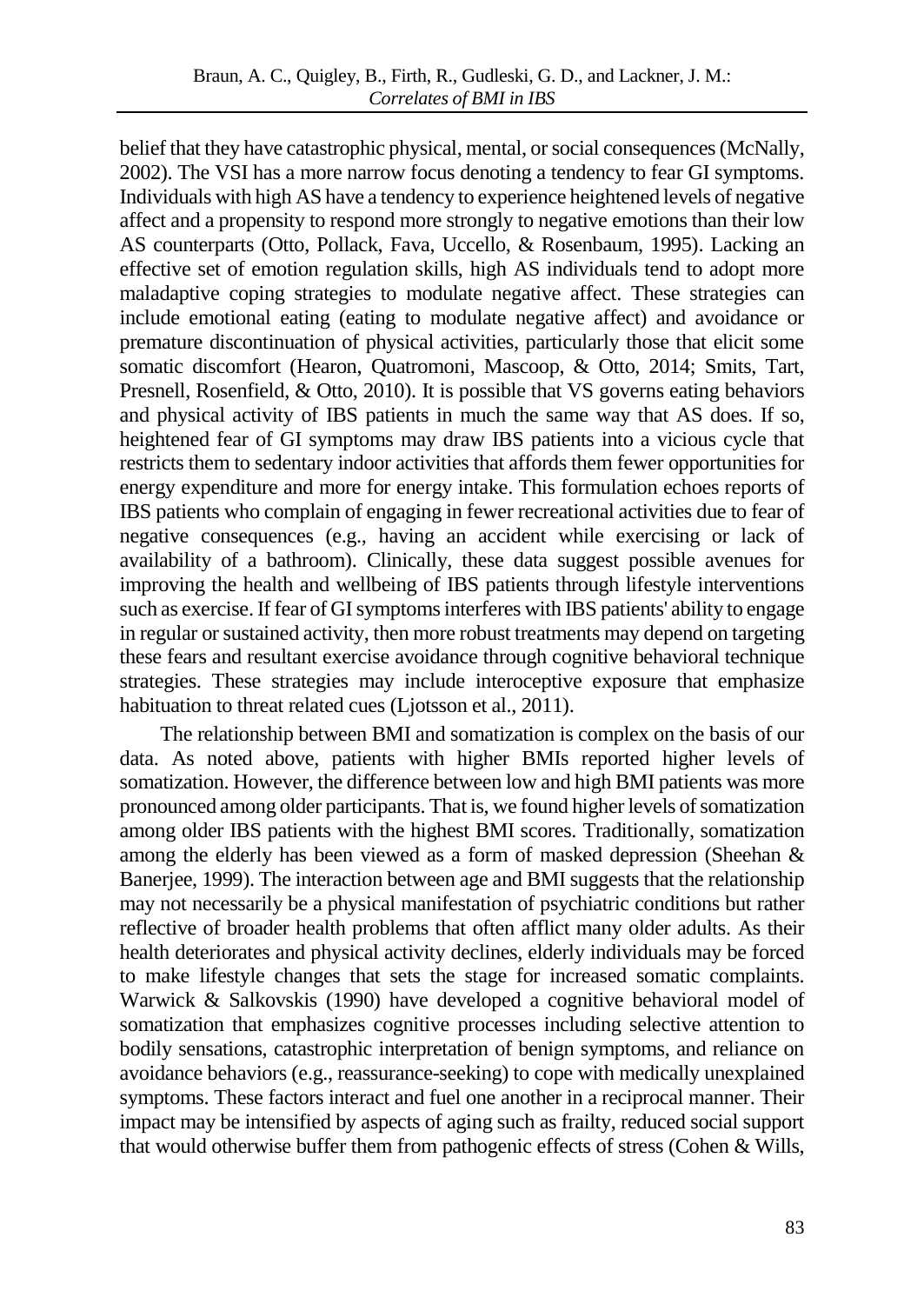1985), compromised physical functioning, and an increased sense of vulnerability in the face of worsening health (Charles & Carstensen, 2010).

Generally speaking, our data underscore the importance of extraintestinal symptoms as part of the illness experience in more severe IBS patients. Up to twothirds of IBS patients report non-GI symptoms compared to less than 15% of healthy individuals (Whorwell, McCallum, Creed, & Roberts, 1986). Some comorbid physical disorders include a cluster of benign medical syndromes such as interstitial cystitis, chronic pelvic pain, migraine and/or tension headaches, and fibromyalgia that are disproportionately associated with IBS (Whitehead et al., 2007). Others include more well-defined physical illnesses such as hypertension and arthritis (Lackner, Gudleski, & Blanchard, 2004; Whitehead et al., 2007). IBS is associated with significant mental comorbidity as well. In studies (Lackner et al., 2013) that have administered structured clinical interviews to establish the extent of psychiatric comorbidity per criteria as specified in the *Diagnostic and Statistical Manual of Mental Disorders* (American Psychiatric Association, 1994), approximately 60% of treatment-seeking IBS patients have a diagnosable psychiatric condition (Blanchard, Keefer, Payne, Turner, & Galovski, 2002), with generalized anxiety disorder and depression being the most common disorders. By comparison, approximately 25% of American adults suffer from diagnosable mental disorders (Alegria, Jackson, Kessler, & Takeuchi, 2003; Kessler et al., 2004). Comorbidity influences illness experience of IBS in a variety of ways. Levy et al. (2001) found that the majority of healthcare charges in patients are for extraintestinal medical conditions. More recently, Lackner et al. (2013) found that medical and psychiatric comorbidity is associated with increased distress, worse physical and mental functioning and quality of life impairment and, for patients with specific clusters of physical and mental conditions (e.g., depression, generalized anxiety disorder, low back pain, insomnia) more severe IBS symptoms. Our data add to this line of research by showing that lifestyle factors (e.g., obesity) and sociodemographic factors (e.g., age) may impact coexisting physical complaints, particularly medically unexplained ones, of IBS patients.

Results should be interpreted in light of study limitations. Because our data are cross-sectional and correlational, we do not intend to suggest that findings demonstrate causal relationships among obesity and IBS-related health outcomes. At best, our data can be construed as suggestive of a possible causal relationship that could be confirmed through future longitudinal analyses. Our data reflected a subset of treatment-seeking individuals who were willing to enroll in a behaviorally-based randomized controlled trial. Therefore, our findings may not necessarily generalize to less psychologically oriented patients or those from primary care settings or community populations (i.e., non-consulters) representative of the majority of individuals with symptoms compatible with IBS. Furthermore, because of the relative demographic homogeneity of our selected sample of patients who were mostly White, female, chronically ill, and educated, our results may not be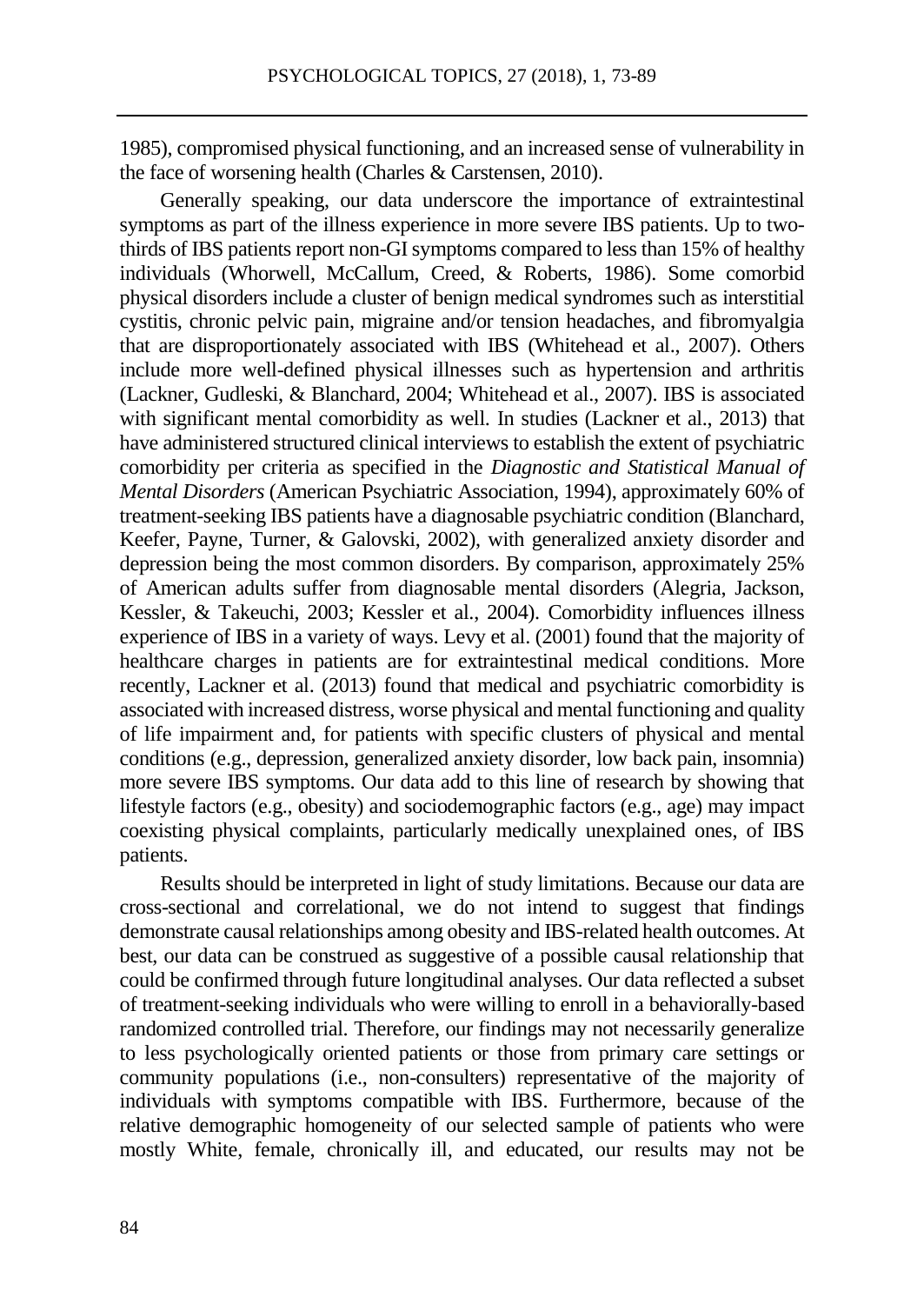generalizable to a broader, more diverse population. Although our measures satisfy accepted standards for psychometric soundness, data is based on self-report, which means that they are subject to some bias and measurement error. However, we do not believe that our reliance on self-report invalidates our findings. The meaning of our findings could have been increased with the addition of a control group of nonconsulting individuals with IBS symptoms or those with organic GI disease (e.g., IBD). Lastly, because BMI was based on self-report, we may have underestimated actual levels of obesity.

In spite of these imperfections, we believe that these data contribute to what is known about the impact of actionable lifestyle factors on illness experience of IBS patients and ways that may reduce its daily burden.

#### **References**

- Accarino, A. M., Azpiroz, F., & Malagelada, J. R. (1995). Selective dysfunction of mechanosensitive intestinal afferents in irritable bowel syndrome. *Gastroenterology, 108*(3), 636-643.
- Agosti, V., Quitkin, F. M., Stewart, J. W., & McGrath, P. J. (2002). Somatization as a predictor of medication discontinuation due to adverse events. *International Clinical Psychopharmacology, 17*(6), 311-314.
- Aiken, L. S., & West, S. G. (1991). *Multiple regression: Testing and interpreting interactions.* London: Sage.
- Alegria, M., Jackson, J. S., Kessler, R. C., & Takeuchi, D. (2003). *National Comorbidity Survey Replication (NCS-R), 2001-2003*. Ann Arbor: Inter-university Consortium for Political and Social Research.
- American Psychiatric Association (1994). *Diagnostic and statistical manual of mental disorders* (4th ed.). Washington. D. C.: American Psychiatric Association.
- Bazzocchi, G., Ellis, J., Villanueva-Meyer, J., Jing, J., Reddy, S. N., Mena, I., & Snape, W. J., Jr. (1990). Postprandial colonic transit and motor activity in chronic constipation. *Gastroenterology, 98*(3), 686-693.
- Blanchard, E. B., Keefer, L., Payne, A., Turner, S. M., & Galovski, T. E. (2002). Early abuse, psychiatric diagnoses and irritable bowel syndrome. *Behavioural Research and Therapy, 40*(3), 289-298.
- Chandler-Laney, P. C., Castaneda, E., Viana, J. B., Oswald, K. D., Maldonado, C. R., & Boggiano, M. M. (2007). A history of human-like dieting alters serotonergic control of feeding and neurochemical balance in a rat model of binge-eating. *International Journal of Eating Disorders, 40*(2), 136-142. doi:10.1002/eat.20349
- Chang, E. B., & Leung, P. S. (2014). Gastrointestinal motility. In P. S. Leung (Ed.), *The gastrointestinal system: Gastrointestinal, nutritional and hepatobiliary physiology* (pp. 35-62). Dordrecht: Springer.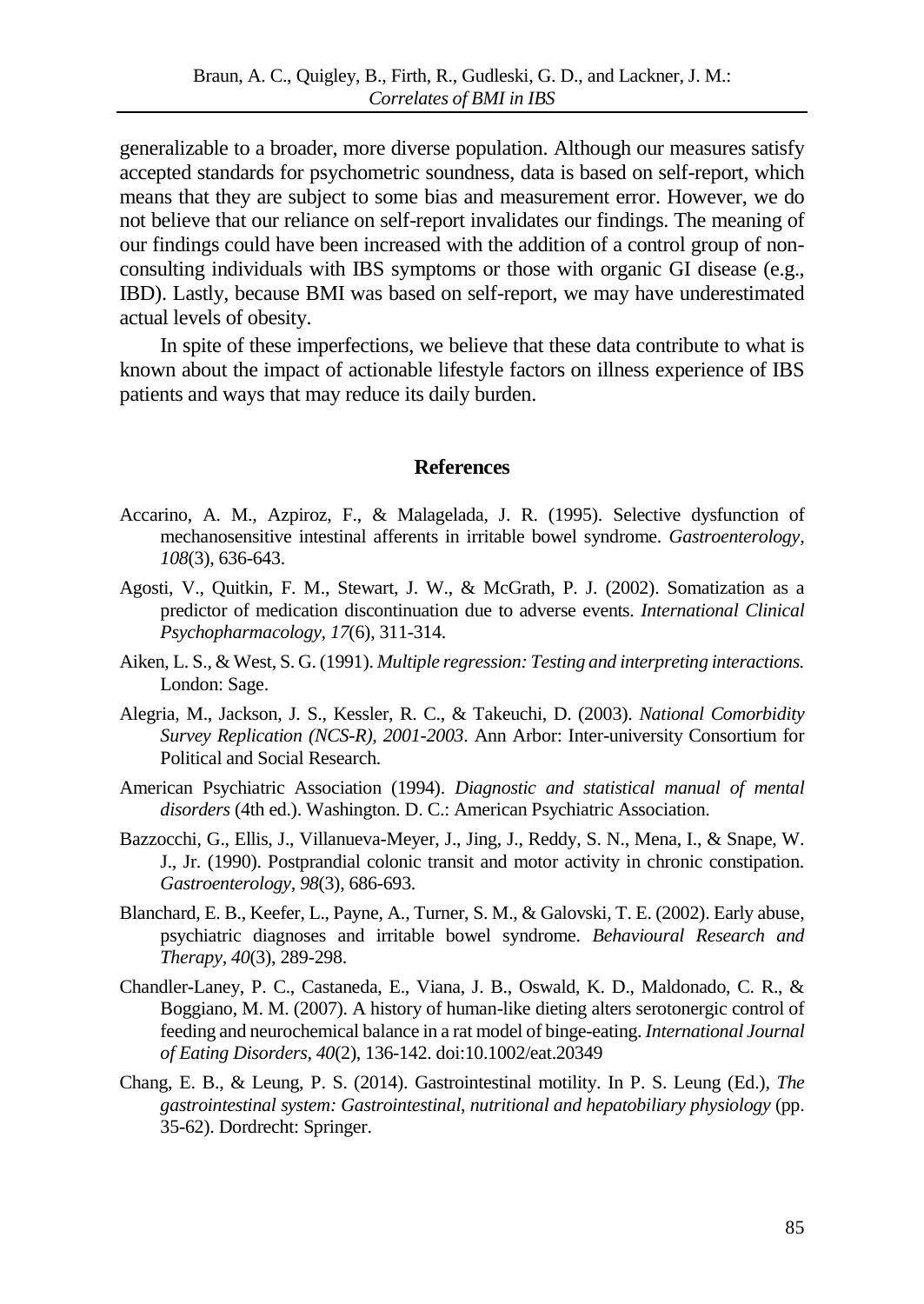- Chang, L., Sundaresh, S., Elliott, J., Anton, P. A., Baldi, P., Licudine, A., ⋯ Mayer, E. A. (2009). Dysregulation of the hypothalamic-pituitary-adrenal (HPA) axis in irritable bowel syndrome. *Neurogastroenterology & Motilility, 21*(2), 149-159. doi:10.1111/j. 1365-2982.2008.01171.x
- Charles, S. T., & Carstensen, L. L. (2010). Social and emotional aging. *Annual Review of Psychology, 61*, 383-409. doi:10.1146/annurev.psych.093008.100448
- Clauwaert, N. (2012). Associations between gastric sensorimotor function, depression, somatization, and symptom-based subgroups in functional gastroduodenal disorders: Are all symptoms equal? *Neurogastroenterology & Motilility, 24*, 1088-e565.
- Cohen, S., & Wills, T. A. (1985). Stress, social support, and the buffering hypothesis. *Psychological Bulletin, 98*(2), 310-357.
- Dallman, M. F., Akana, S. F., Laugero, K. D., Gomez, F., Manalo, S., Bell, M. E., & Bhatnagar, S. (2003). A spoonful of sugar: Feedback signals of energy stores and corticosterone regulate responses to chronic stress. *Physiology & Behavior, 79*(1), 3-12.
- Derogatis, L. R. (2000). *Brief Symptom Inventory-18 (BSI-18): Adminis-tration, scoring, and procedures manual*. Minneapolis, MN: National Computer Systems.
- Dinan, T. G., Quigley, E. M., Ahmed, S. M., Scully, P., O'Brien, S., O'Mahony, L., ⋯ Keeling, P. W. (2006). Hypothalamic-pituitary-gut axis dysregulation in irritable bowel syndrome: Plasma cytokines as a potential biomarker? *Gastroenterology, 130*(2), 304- 311. doi:10.1053/j.gastro.2005.11.033
- Drossman, D. A., Corazziari, E., Talley, N. J., Thompson, W. G., & Whitehead, W. E. (2000). *Rome II. The functional gastrointestinal disorders. Diagnosis, pathophysiology and treatment: A multinational consensus* (2nd ed.). McLean: Degnon Associates.
- Enck, P., Aziz, Q., Barbara, G., Farmer, A. D., Fukudo, S., Mayer, E. A., ⋯ Spiller, R. C. (2016). Irritable bowel syndrome. *Nature Reviews Diseases Primers, 2*, 16014. doi:10. 1038/nrdp.2016.14
- Everhart, J. E., & Ruhl, C. E. (2009). Burden of digestive diseases in the United States part II: Lower gastrointestinal diseases. *Gastroenterology, 136*(3), 741-754. doi:10.1053/ j.gastro.2009.01.015
- Fergus, T. A., Limbers, C. A., Griggs, J. O., & Kelley, L. P. (2018). Somatic symptom severity among primary care patients who are obese: Examining the unique contributions of anxiety sensitivity, discomfort intolerance, and health anxiety. *Journal of Behavioral Medicine, 41*(1), 43-51. doi:10.1007/s10865-017-9873-8
- Fortin, M., Haggerty, J., Almirall, J., Bouhali, T., Sasseville, M., & Lemieux, M. (2014). Lifestyle factors and multimorbidity: A cross sectional study. *BMC Public Health, 14*, 686. doi:10.1186/1471-2458-14-686
- Francis, C. Y., Morris, J., & Whorwell, P. J. (1997). The irritable bowel severity scoring system: A simple method of monitoring irritable bowel syndrome and its progress. *Alimentary Pharmacology & Therapeutics, 11*(2), 395-402.
- Gathaiya, N. (2009). Novel associations with dyspepsia: A community-based study of familial aggregation, sleep dysfunction, and somatization. *Neurogastroenterology & Motilility, 21*, 922-e69.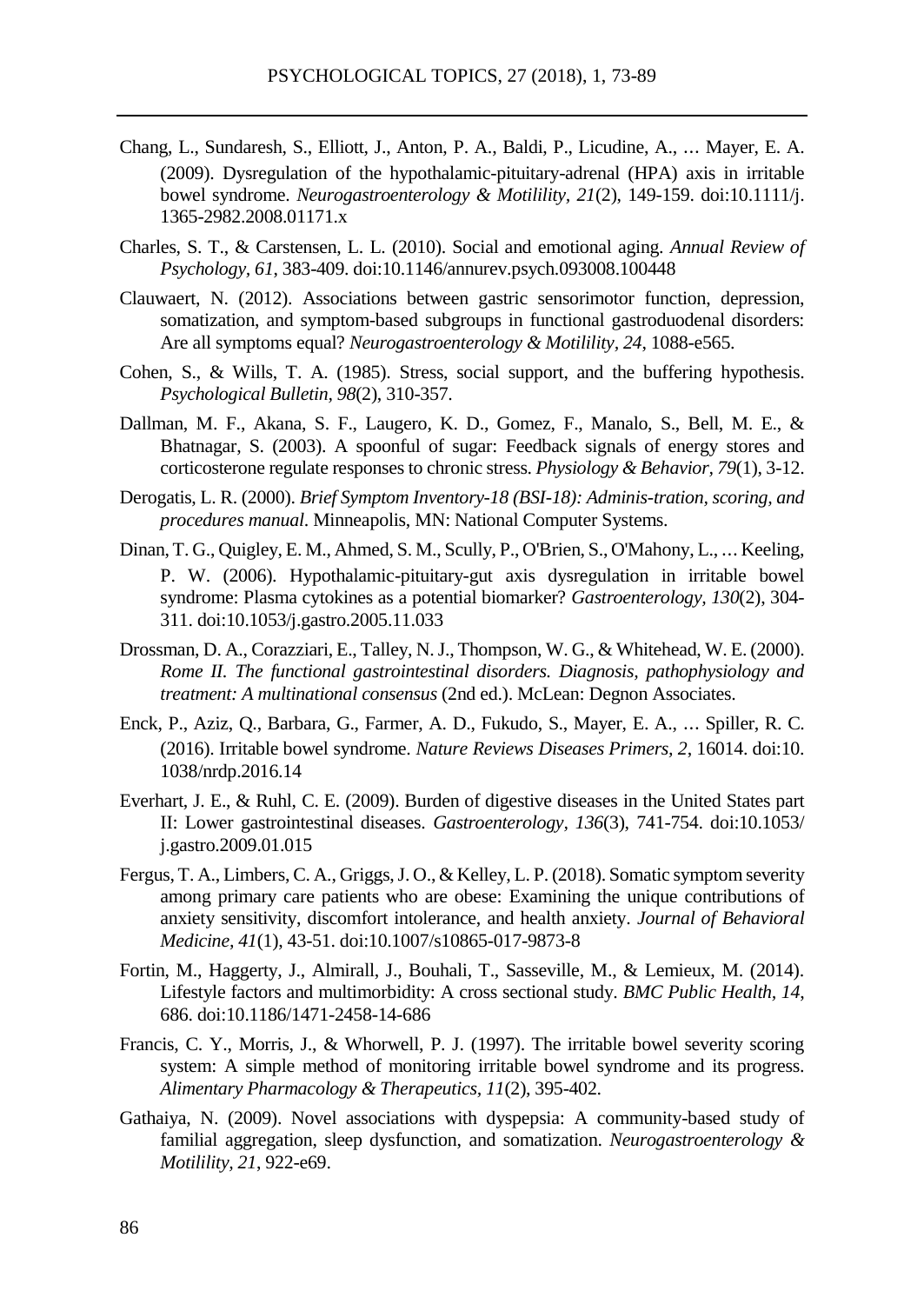- Hayes, P. A., Fraher, M. H., & Quigley, E. M. (2014). Irritable bowel syndrome: The role of food in pathogenesis and management. *Gastroenterology & Hepatolology, 10*(3), 164- 174.
- Hearon, B. A., Quatromoni, P. A., Mascoop, J. L., & Otto, M. W. (2014). The role of anxiety sensitivity in daily physical activity and eating behavior. *Eating Behaviors, 15*(2), 255- 258. doi:https://doi.org/10.1016/j.eatbeh.2014.03.007
- Hearon, B. A., Utschig, A. C., Smits, J. A. J., Moshier, S. J., & Otto, M. W. (2013). The role of anxiety sensitivity and eating expectancy in maladaptive eating behavior. *Cognitive Therapy and Research, 37*(5), 923-933. doi:10.1007/s10608-012-9491-2
- Kessler, R. C., Berglund, P., Chiu, W. T., Demler, O., Heeringa, S., Hiripi, E., ⋯ Zheng, H. (2004). The US National Comorbidity Survey Replication (NCS-R): Design and field procedures. *International Journal of Methods in Psychiatric Research, 13*(2), 69-92.
- Labus, J. S., Bolus, R., Chang, L., Wiklund, I., Naesdal, J., Mayer, E. A., & Naliboff, B. D. (2004). The Visceral Sensitivity Index: Development and validation of a gastrointestinal symptom-specific anxiety scale. *Alimentary Pharmacology & Therapeutics, 20*(1), 89- 97.
- Lackner, J. M., Gudleski, G. D., & Blanchard, E. B. (2004). Beyond abuse: The association among parenting style, abdominal pain, and somatization in IBS patients. *Behaviour Research and Therapy, 42*(1), 41-56.
- Lackner, J. M., & Gurtman, M. B. (2004). Pain catastrophizing and interpersonal problems: A circumplex analysis of the communal coping model. *Pain, 110*(3), 597-604. doi:10.1016/j.pain.2004.04.011
- Lackner, J. M., Keefer, L., Jaccard, J., Firth, R., Brenner, D., Bratten, J., ⋯ The IBSOS Research Group. (2012). The Irritable Bowel Syndrome Outcome Study (IBSOS): Rationale and design of a randomized, placebo-controlled trial with 12 month follow up of self- versus clinician-administered CBT for moderate to severe irritable bowel syndrome. *Contemporary Clinical Trials, 33*(6), 1293-1310. doi:10.1016/ j.cct. 2012. 07.013
- Lackner, J. M., Ma, C. X., Keefer, L., Brenner, D. M., Gudleski, G. D., Satchidanand, N., ... Mayer, E. A. (2013). Type, rather than number, of mental and physical comorbidities increases the severity of symptoms in patients with irritable bowel syndrome. *Clinical Gastroenterology and Hepatology, 11*(9), 1147-1157. doi:10.1016/j.cgh.2013.03.011
- Levy, R. L., Von Korff, M. R., Whitehead, W. E., Stang, P., Saunders, K., Jhingran, P., ... Feld, A. D. (2001). Costs of care for irritable bowel syndrome patients in a health maintenance organization. *American Journal of Gastroenterology, 96*(11), 3122-3129.
- Ljotsson, B., Hedman, E., Andersson, E., Hesser, H., Lindfors, P., Hursti, T., ⋯ Andersson, G. (2011). Internet-delivered exposure-based treatment vs. stress management for irritable bowel syndrome: A randomized trial. *American Journal of Gastroenterology, 106*(8), 1481-1491. doi:10.1038/ajg.2011.139
- Longstreth, G. F., Thompson, W. G., Chey, W. D., Houghton, L. A., Mearin, F., & Spiller, R. C. (2006). Functional bowel disorders. *Gastroenterology, 130*(5), 1480-1491.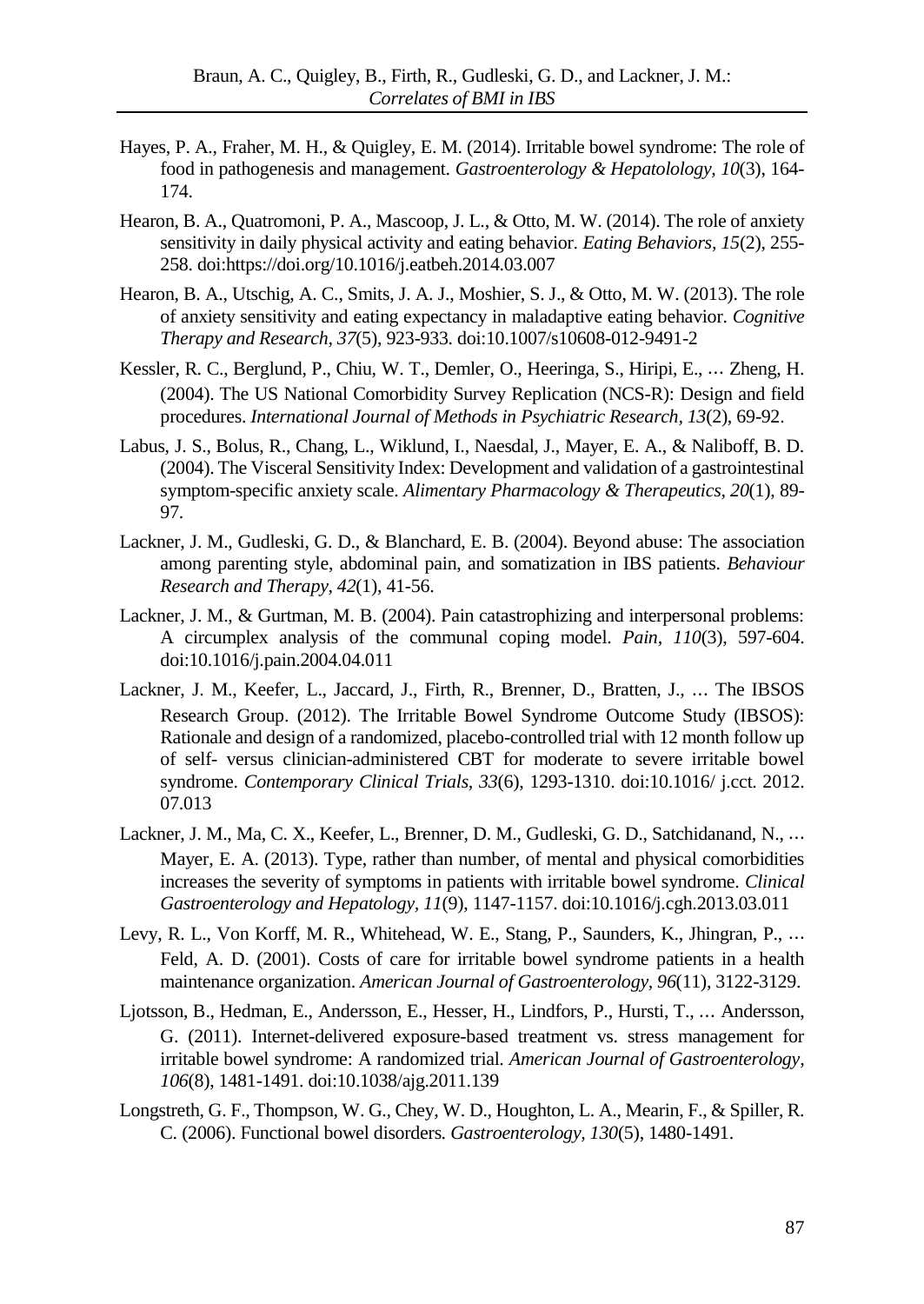- Lovell, R. M., & Ford, A. C. (2012). Global prevalence of and risk factors for irritable bowel syndrome: A meta-analysis. *Clinical Gastroenterology and Hepatology, 10*(7), 712- 721. doi:10.1016/j.cgh.2012.02.029
- MacLean, E. W., Palsson, O. S., Turner, M. J., & Whitehead, W. E. (2012). Development and validation of new disease-specific measures of somatization and comorbidity in IBS. *Journal of Psychosomatic Research, 73*(5), 351-355. doi:10.1016/j.jpsychores. 2012. 08.007
- Mayer, E. A., Labus, J. S., Tillisch, K., Cole, S. W., & Baldi, P. (2015). Towards a systems view of IBS. *Nature Reviews Gastroenterology & Hepatology, 12*(10), 592-605. doi:10.1038/nrgastro.2015.121
- McNally, R. J. (2002). Anxiety sensitivity and panic disorder. *Biological Psychiatry, 52*(10), 938-946.
- Otto, M. W., Pollack, M. H., Fava, M., Uccello, R., & Rosenbaum, J. F. (1995). Elevated Anxiety Sensitivity Index scores in patients with major depression: Correlates and changes with antidepressant treatment. *Journal of Anxiety Disorders, 9*(2), 117-123. doi:https://doi.org/10.1016/0887-6185(94)00035-2
- Porcelli, S., Fabbri, C., & Serretti, A. (2012). Meta-analysis of serotonin transporter gene promoter polymorphism (5-HTTLPR) association with antidepressant efficacy. *European Neuropsychopharmacology, 22*(4), 239-258. doi:10.1016/j.euroneuro. 2011. 10.003
- Quigley, E. M. (2003). Current concepts of the irritable bowel syndrome. *Scandinavian Journal of Gastroenterology, Suppl*(237), 1-8.
- Scott, K. A., Melhorn, S. J., & Sakai, R. R. (2012). Effects of chronic social stress on obesity. *Current Obesity Reports, 1*(1), 16-25. doi:10.1007/s13679-011-0006-3
- Sheehan, B., & Banerjee, S. (1999). Review: Somatization in the elderly. *International Journal of Geriatric Psychiatry, 14*(12), 1044-1049.
- Smits, J. A., Tart, C. D., Presnell, K., Rosenfield, D., & Otto, M. W. (2010). Identifying potential barriers to physical activity adherence: Anxiety sensitivity and body mass as predictors of fear during exercise. *Cognitive Behavior Therapy, 39*(1), 28-36. doi:10.1080/16506070902915261
- Spiegel, B. M., Kanwal, F., Naliboff, B., & Mayer, E. (2005). The impact of somatization on the use of gastrointestinal health-care resources in patients with irritable bowel syndrome. *American Journal of Gastroenterology, 100*(10), 2262-2273. doi:10.1111/ j.1572-0241.2005.00269.x
- Van Oudenhove, L., Vandenberghe, J., Vos, R., Holvoet, L., Demyttenaere, K., & Tack, J. (2011). Risk factors for impaired health-related quality of life in functional dyspepsia. *Alimentary Pharmacology & Therapeutics, 33*(2), 261-274. doi:10.1111/j.1365-2036. 2010.04510.x
- van Tilburg, M. A., Palsson, O. S., & Whitehead, W. E. (2013). Which psychological factors exacerbate irritable bowel syndrome? Development of a comprehensive model. *Journal of Psychosomatic Research, 74*(6), 486-492. doi:10.1016/j.jpsychores.2013.03.004
- Warwick, H. M., & Salkovskis, P. M. (1990). Hypochondriasis. *Behaviour Research and Therapy, 28*(2), 105-117.